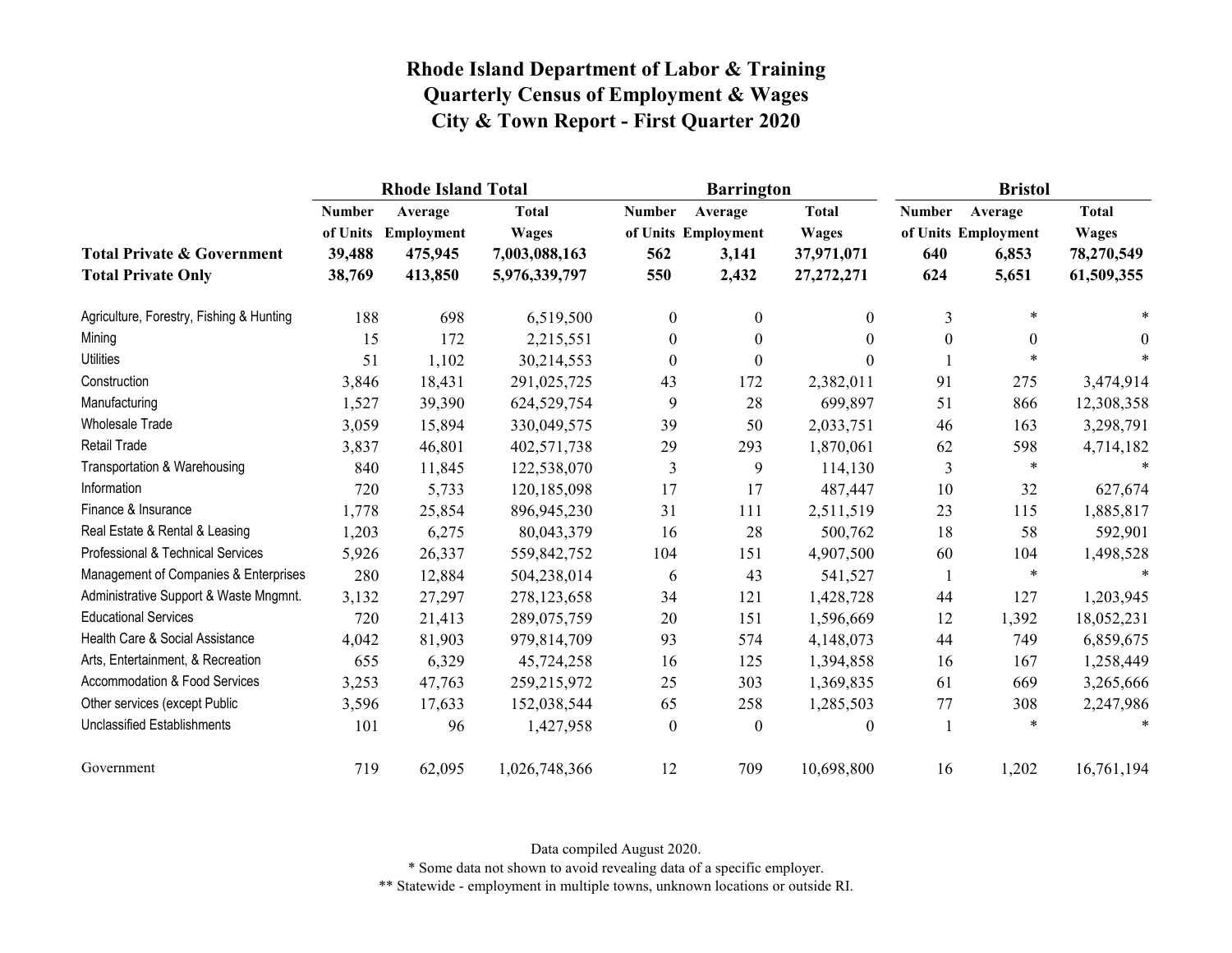|                                                                    |                             | <b>Burrillville</b>                              |                                                          |                             | <b>Central Falls</b>                             |                                                          | <b>Charlestown</b>          |                                                  |                                                          |
|--------------------------------------------------------------------|-----------------------------|--------------------------------------------------|----------------------------------------------------------|-----------------------------|--------------------------------------------------|----------------------------------------------------------|-----------------------------|--------------------------------------------------|----------------------------------------------------------|
| <b>Total Private &amp; Government</b><br><b>Total Private Only</b> | <b>Number</b><br>324<br>308 | Average<br>of Units Employment<br>3,372<br>2,511 | <b>Total</b><br><b>Wages</b><br>37,847,454<br>26,750,475 | <b>Number</b><br>321<br>312 | Average<br>of Units Employment<br>2,972<br>2,345 | <b>Total</b><br><b>Wages</b><br>31,835,603<br>23,360,137 | <b>Number</b><br>254<br>239 | Average<br>of Units Employment<br>1,500<br>1,277 | <b>Total</b><br><b>Wages</b><br>18,103,371<br>15,237,837 |
| Agriculture, Forestry, Fishing & Hunting                           | 3                           | 9                                                | 85,875                                                   |                             | $\ast$                                           | *                                                        | 2                           |                                                  |                                                          |
| Mining                                                             | ∩                           | 0                                                | 0                                                        | 0                           | 0                                                | 0                                                        |                             |                                                  |                                                          |
| <b>Utilities</b>                                                   | 2                           | $\star$                                          |                                                          |                             |                                                  |                                                          | $\theta$                    | $\theta$                                         | $\Omega$                                                 |
| Construction                                                       | 70                          | 205                                              | 2,765,410                                                | 58                          | 167                                              | 1,737,187                                                | 50                          | 167                                              | 2,266,907                                                |
| Manufacturing                                                      | 12                          | 591                                              | 7,950,490                                                | 25                          | 523                                              | 5,289,832                                                | 3                           | 246                                              | 3,166,932                                                |
| Wholesale Trade                                                    | 21                          | 74                                               | 1,181,621                                                | 3                           | $\ast$                                           | $\ast$                                                   | 12                          | $\ast$                                           |                                                          |
| <b>Retail Trade</b>                                                | 20                          | 145                                              | 1,026,551                                                | 46                          | 231                                              | 1,971,117                                                | 21                          | 124                                              | 1,011,307                                                |
| Transportation & Warehousing                                       |                             | 58                                               | 431,995                                                  | 13                          | 28                                               | 201,663                                                  | $\overline{c}$              | $\ast$                                           |                                                          |
| Information                                                        | 5                           | 29                                               | 187,683                                                  |                             | $\ast$                                           | $\ast$                                                   | 6                           | 31                                               | 198,484                                                  |
| Finance & Insurance                                                |                             | $\ast$                                           |                                                          | 6                           | 29                                               | 278,840                                                  | 15                          | 92                                               | 1,925,785                                                |
| Real Estate & Rental & Leasing                                     | 5                           | $\ast$                                           | $\ast$                                                   |                             | 23                                               | 192,392                                                  | 9                           | 37                                               | 543,042                                                  |
| Professional & Technical Services                                  | 36                          | 57                                               | 1,106,817                                                | 11                          | 29                                               | 285,694                                                  | 24                          | 47                                               | 1,309,071                                                |
| Management of Companies & Enterprises                              | $\theta$                    | $\boldsymbol{0}$                                 | $\theta$                                                 | $\theta$                    | $\theta$                                         | $\theta$                                                 | $\mathbf{0}$                | $\mathbf{0}$                                     | $\theta$                                                 |
| Administrative Support & Waste Mngmnt.                             | 24                          | 119                                              | 1,357,911                                                | 23                          | 274                                              | 4,247,116                                                | 21                          | 46                                               | 527,969                                                  |
| <b>Educational Services</b>                                        | 4                           | 9                                                | 20,174                                                   | 3                           | 220                                              | 2,784,049                                                | $\overline{4}$              | 4                                                | 16,279                                                   |
| Health Care & Social Assistance                                    | 28                          | 558                                              | 5,770,458                                                | 44                          | 431                                              | 3,710,526                                                | 22                          | 218                                              | 2,108,731                                                |
| Arts, Entertainment, & Recreation                                  | 5                           | 24                                               | 131,414                                                  | $\theta$                    | $\mathbf{0}$                                     | $\theta$                                                 | 3                           | 27                                               | 314,137                                                  |
| Accommodation & Food Services                                      | 27                          | 445                                              | 1,879,648                                                | 36                          | 259                                              | 1,523,680                                                | 23                          | 164                                              | 839,870                                                  |
| Other services (except Public                                      | 36                          | 118                                              | 1,095,766                                                | 34                          | 102                                              | 707,582                                                  | 21                          | 42                                               | 296,640                                                  |
| <b>Unclassified Establishments</b>                                 | $\theta$                    | $\theta$                                         | 0                                                        |                             | $\star$                                          |                                                          | $\mathbf{0}$                | $\theta$                                         | 0                                                        |
| Government                                                         | 16                          | 862                                              | 11,096,979                                               | 9                           | 628                                              | 8,475,466                                                | 15                          | 222                                              | 2,865,534                                                |

Data compiled August 2020.

\* Some data not shown to avoid revealing data of a specific employer.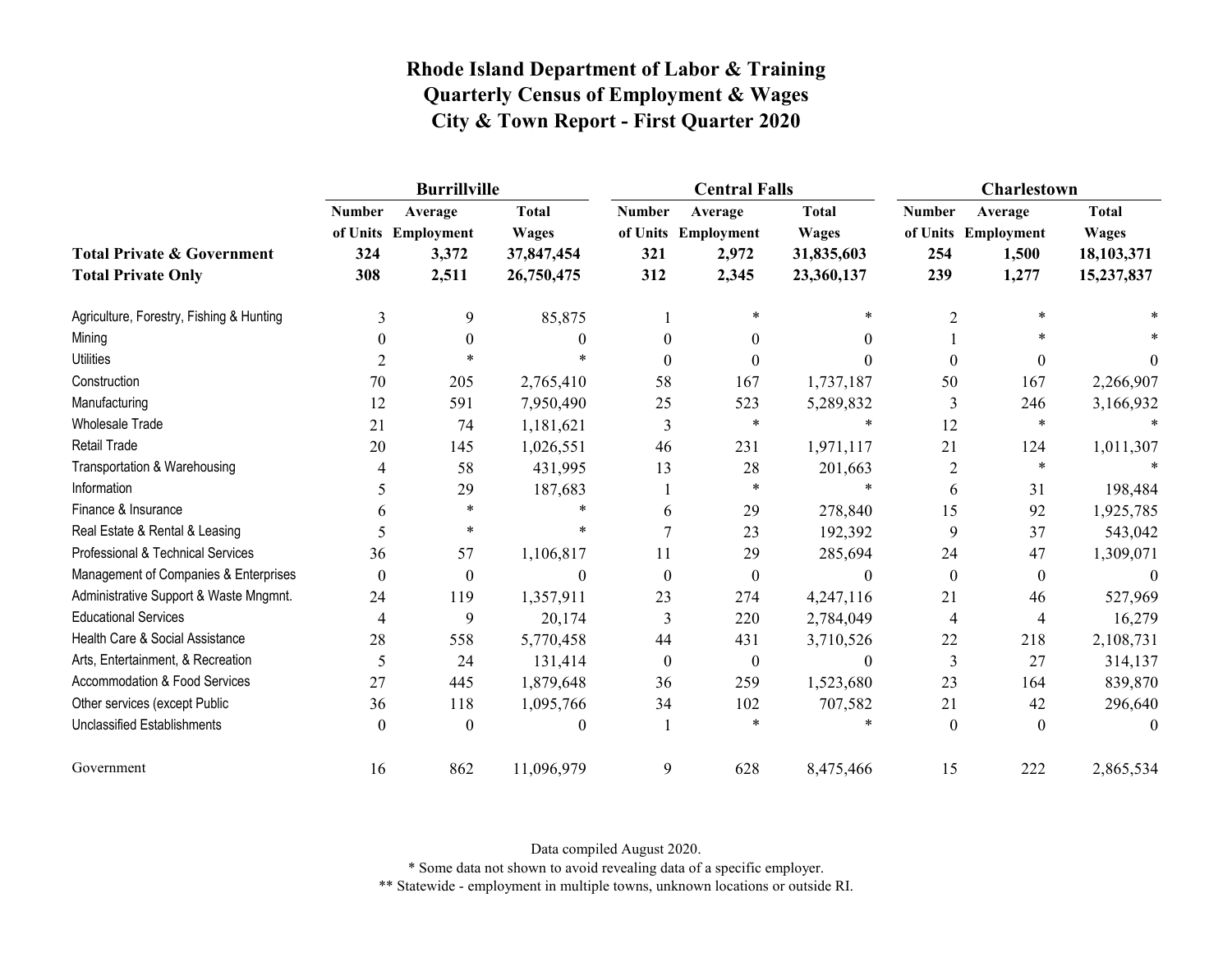|                                                                    |                             | Coventry                                         |                                                          |                                 | <b>Cranston</b>                                    |                                                            | Cumberland                  |                                                    |                                                            |
|--------------------------------------------------------------------|-----------------------------|--------------------------------------------------|----------------------------------------------------------|---------------------------------|----------------------------------------------------|------------------------------------------------------------|-----------------------------|----------------------------------------------------|------------------------------------------------------------|
| <b>Total Private &amp; Government</b><br><b>Total Private Only</b> | <b>Number</b><br>745<br>729 | Average<br>of Units Employment<br>7,615<br>6,379 | <b>Total</b><br><b>Wages</b><br>78,502,050<br>63,454,683 | <b>Number</b><br>2,691<br>2,654 | Average<br>of Units Employment<br>35,462<br>28,921 | <b>Total</b><br><b>Wages</b><br>431,157,218<br>306,567,397 | <b>Number</b><br>946<br>933 | Average<br>of Units Employment<br>11,812<br>10,616 | <b>Total</b><br><b>Wages</b><br>177,934,299<br>162,894,356 |
| Agriculture, Forestry, Fishing & Hunting                           | 3                           | 6                                                | 38,392                                                   | 14                              | $\ast$                                             | $\ast$                                                     |                             | $\ast$                                             |                                                            |
| Mining                                                             | $\theta$                    | $\boldsymbol{0}$                                 | $\theta$                                                 | $\overline{2}$                  | $\ast$                                             | $\star$                                                    |                             | $\ast$                                             |                                                            |
| <b>Utilities</b>                                                   |                             | $\star$                                          | $\ast$                                                   | $\boldsymbol{0}$                | $\overline{0}$                                     | $\Omega$                                                   | $\overline{2}$              | $\ast$                                             | $\ast$                                                     |
| Construction                                                       | 128                         | 455                                              | 5,392,740                                                | 244                             | 1,077                                              | 15,725,386                                                 | 120                         | 633                                                | 12,926,699                                                 |
| Manufacturing                                                      | 35                          | 449                                              | 8,191,468                                                | 139                             | 3,454                                              | 44,913,957                                                 | 34                          | 1,565                                              | 22,326,617                                                 |
| <b>Wholesale Trade</b>                                             | 35                          | 313                                              | 6,289,556                                                | 162                             | 1,406                                              | 22,554,058                                                 | 64                          | 693                                                | 12,330,201                                                 |
| Retail Trade                                                       | 94                          | 1,712                                            | 13,465,554                                               | 308                             | 4,897                                              | 40,426,531                                                 | 85                          | 953                                                | 8,177,380                                                  |
| Transportation & Warehousing                                       | 11                          | 153                                              | 959,303                                                  | 74                              | 752                                                | 7,552,926                                                  | 23                          | 739                                                | 6,935,592                                                  |
| Information                                                        | 5                           | 16                                               | 301,525                                                  | 35                              | 353                                                | 5,806,279                                                  | 11                          | 72                                                 | 1,311,470                                                  |
| Finance & Insurance                                                | 27                          | 102                                              | 1,450,116                                                | 148                             | 667                                                | 14,211,906                                                 | 37                          | 128                                                | 1,923,982                                                  |
| Real Estate & Rental & Leasing                                     | 16                          | $\ast$                                           | $\ast$                                                   | 94                              | 394                                                | 6,965,038                                                  | 33                          | 113                                                | 1,382,768                                                  |
| Professional & Technical Services                                  | 62                          | 293                                              | 5,066,148                                                | 324                             | 2,327                                              | 42,666,769                                                 | 149                         | 335                                                | 7,021,837                                                  |
| Management of Companies & Enterprises                              | 5                           | 54                                               | 1,001,110                                                | 11                              | 253                                                | 7,365,560                                                  | 13                          | 1,344                                              | 46,673,319                                                 |
| Administrative Support & Waste Mngmnt.                             | 63                          | 341                                              | 2,865,549                                                | 209                             | 3,137                                              | 24,350,039                                                 | 65                          | 1,104                                              | 15,146,563                                                 |
| <b>Educational Services</b>                                        | 10                          | 97                                               | 571,290                                                  | 36                              | 315                                                | 1,737,427                                                  | 23                          | 333                                                | 3,822,840                                                  |
| Health Care & Social Assistance                                    | 86                          | 1,301                                            | 12,148,549                                               | 347                             | 4,421                                              | 40,129,243                                                 | 100                         | 800                                                | 7,916,501                                                  |
| Arts, Entertainment, & Recreation                                  | 5                           | 13                                               | 63,089                                                   | 37                              | 368                                                | 2,006,043                                                  | 12                          | 89                                                 | 330,909                                                    |
| <b>Accommodation &amp; Food Services</b>                           | 59                          | 763                                              | 3,517,233                                                | 219                             | 3,403                                              | 16,201,469                                                 | 67                          | 859                                                | 4,060,693                                                  |
| Other services (except Public                                      | 82                          | 277                                              | 1,880,652                                                | 251                             | 1,610                                              | 13,261,674                                                 | 93                          | 614                                                | 5,588,493                                                  |
| <b>Unclassified Establishments</b>                                 | $\overline{2}$              | $\ast$                                           | $\ast$                                                   | $\boldsymbol{0}$                | $\boldsymbol{0}$                                   | $\theta$                                                   | $\boldsymbol{0}$            | $\boldsymbol{0}$                                   | $\theta$                                                   |
| Government                                                         | 16                          | 1,237                                            | 15,047,367                                               | 37                              | 6,542                                              | 124,589,821                                                | 13                          | 1,196                                              | 15,039,943                                                 |

Data compiled August 2020.

\* Some data not shown to avoid revealing data of a specific employer.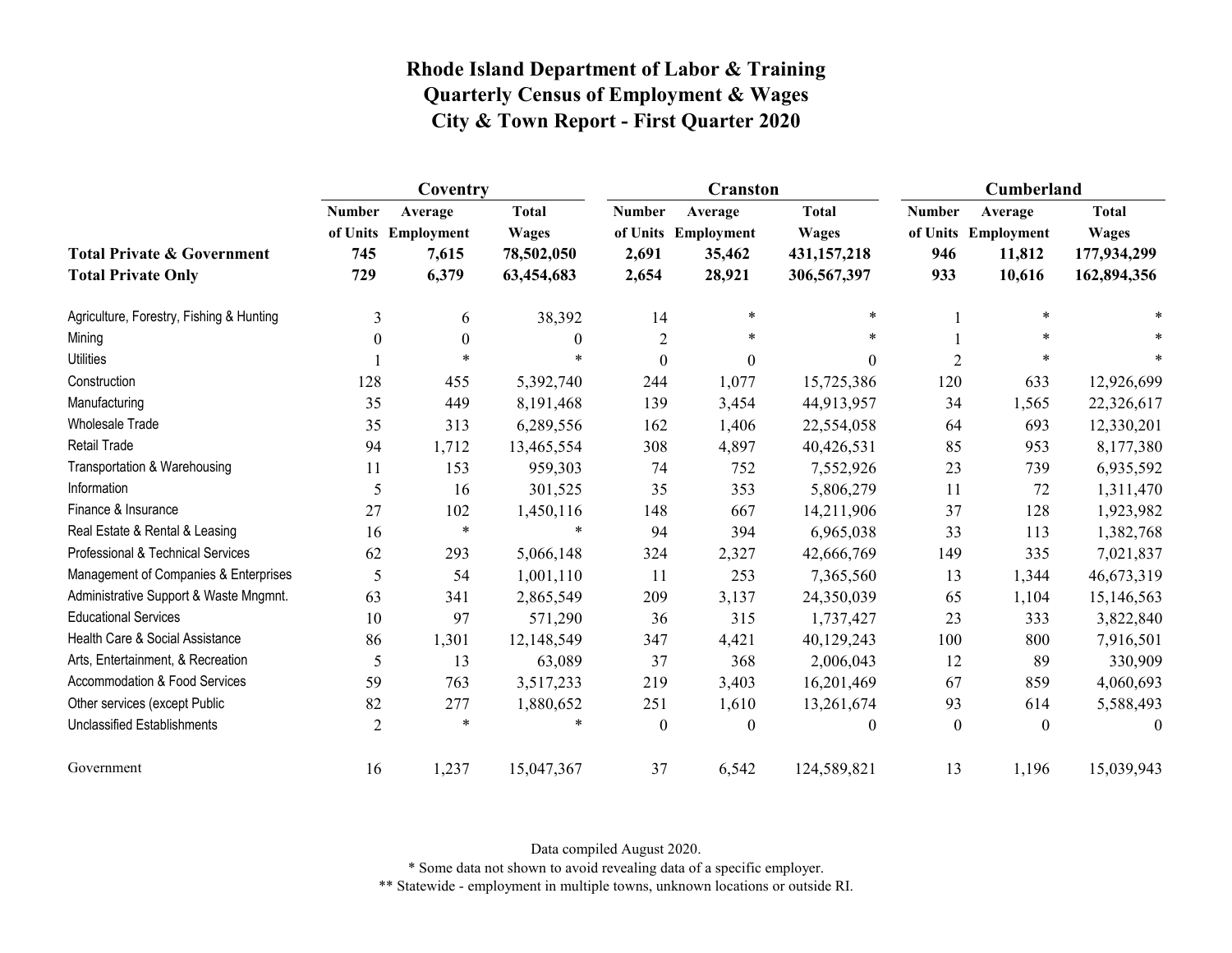|                                                                    | <b>East Greenwich</b>       |                                                  |                                                          |                                 | <b>East Providence</b>                             |                                                            | <b>Exeter</b>               |                                                  |                                                          |
|--------------------------------------------------------------------|-----------------------------|--------------------------------------------------|----------------------------------------------------------|---------------------------------|----------------------------------------------------|------------------------------------------------------------|-----------------------------|--------------------------------------------------|----------------------------------------------------------|
| <b>Total Private &amp; Government</b><br><b>Total Private Only</b> | <b>Number</b><br>857<br>843 | Average<br>of Units Employment<br>8,060<br>7,372 | <b>Total</b><br><b>Wages</b><br>99,581,934<br>88,432,540 | <b>Number</b><br>1,526<br>1,510 | Average<br>of Units Employment<br>22,276<br>20,664 | <b>Total</b><br><b>Wages</b><br>278,759,502<br>253,938,885 | <b>Number</b><br>201<br>196 | Average<br>of Units Employment<br>1,786<br>1,680 | <b>Total</b><br><b>Wages</b><br>19,854,209<br>18,870,876 |
| Agriculture, Forestry, Fishing & Hunting                           | 3                           | 8                                                | 70,113                                                   | 0                               | $\theta$                                           | $\theta$                                                   | 7                           | 40                                               | 265,833                                                  |
| Mining                                                             | $\theta$                    | $\mathbf{0}$                                     | $\Omega$                                                 | $\theta$                        | $\Omega$                                           | $\Omega$                                                   | $\Omega$                    | $\theta$                                         | $\Omega$                                                 |
| <b>Utilities</b>                                                   |                             | $\star$                                          |                                                          | $\boldsymbol{0}$                | 0                                                  | $\Omega$                                                   | $\boldsymbol{0}$            | $\boldsymbol{0}$                                 |                                                          |
| Construction                                                       | 44                          | 182                                              | 2,440,787                                                | 184                             | 772                                                | 11,961,006                                                 | 43                          | 100                                              | 1,065,209                                                |
| Manufacturing                                                      | 24                          | 277                                              | 4,729,390                                                | 79                              | 2,106                                              | 29,353,371                                                 | 9                           | 42                                               | 668,159                                                  |
| <b>Wholesale Trade</b>                                             | 56                          | 175                                              | 5,276,783                                                | 94                              | 1,122                                              | 17,253,462                                                 | 14                          | 38                                               | 536,774                                                  |
| Retail Trade                                                       | 60                          | 837                                              | 7,877,251                                                | 126                             | 1,767                                              | 16,852,000                                                 | 13                          | 81                                               | 752,188                                                  |
| Transportation & Warehousing                                       | 7                           | 110                                              | 745,785                                                  | 35                              | 441                                                | 3,444,036                                                  | 5                           | 105                                              | 639,018                                                  |
| Information                                                        | 15                          | 89                                               | 2,534,604                                                | 17                              | 333                                                | 5,935,847                                                  | 3                           | 8                                                | 66,054                                                   |
| Finance & Insurance                                                | 54                          | 222                                              | 5,228,063                                                | 96                              | 3,375                                              | 63, 675, 733                                               | 5                           | 7                                                | 112,977                                                  |
| Real Estate & Rental & Leasing                                     | 29                          | $\ast$                                           | $*$                                                      | 47                              | 221                                                | 2,498,202                                                  | 8                           | 12                                               | 172,718                                                  |
| Professional & Technical Services                                  | 169                         | 676                                              | 13,440,932                                               | 208                             | 1,233                                              | 20,891,250                                                 | 20                          | 422                                              | 9,263,922                                                |
| Management of Companies & Enterprises                              | 7                           | 333                                              | 8,030,824                                                | 11                              | $\ast$                                             |                                                            |                             | $\ast$                                           |                                                          |
| Administrative Support & Waste Mngmnt.                             | 53                          | 318                                              | 2,959,785                                                | 122                             | 1,180                                              | 10,461,934                                                 | 21                          | 134                                              | 1,699,038                                                |
| <b>Educational Services</b>                                        | 16                          | 661                                              | 7,734,318                                                | 23                              | 436                                                | 4,339,212                                                  | $\overline{2}$              | $\ast$                                           |                                                          |
| Health Care & Social Assistance                                    | 134                         | 1,621                                            | 16,993,941                                               | 174                             | 4,700                                              | 49,644,149                                                 | 11                          | 229                                              | 1,828,451                                                |
| Arts, Entertainment, & Recreation                                  | 12                          | 79                                               | 403,668                                                  | 32                              | 529                                                | 2,716,388                                                  | 6                           | 209                                              | 430,836                                                  |
| Accommodation & Food Services                                      | 79                          | 1,419                                            | 7,159,168                                                | 121                             | 1,751                                              | 7,926,256                                                  | 16                          | 197                                              | 940,398                                                  |
| Other services (except Public                                      | 80                          | 316                                              | 2,244,182                                                | 139                             | 625                                                | 5,564,257                                                  | 12                          | 46                                               | 395,485                                                  |
| <b>Unclassified Establishments</b>                                 | $\mathbf{0}$                | $\theta$                                         | $\theta$                                                 | $\overline{2}$                  | $\ast$                                             |                                                            | $\mathbf{0}$                | $\mathbf{0}$                                     | $\theta$                                                 |
| Government                                                         | 14                          | 687                                              | 11,149,394                                               | 16                              | 1,612                                              | 24,820,617                                                 | 5                           | 106                                              | 983,333                                                  |

Data compiled August 2020.

\* Some data not shown to avoid revealing data of a specific employer.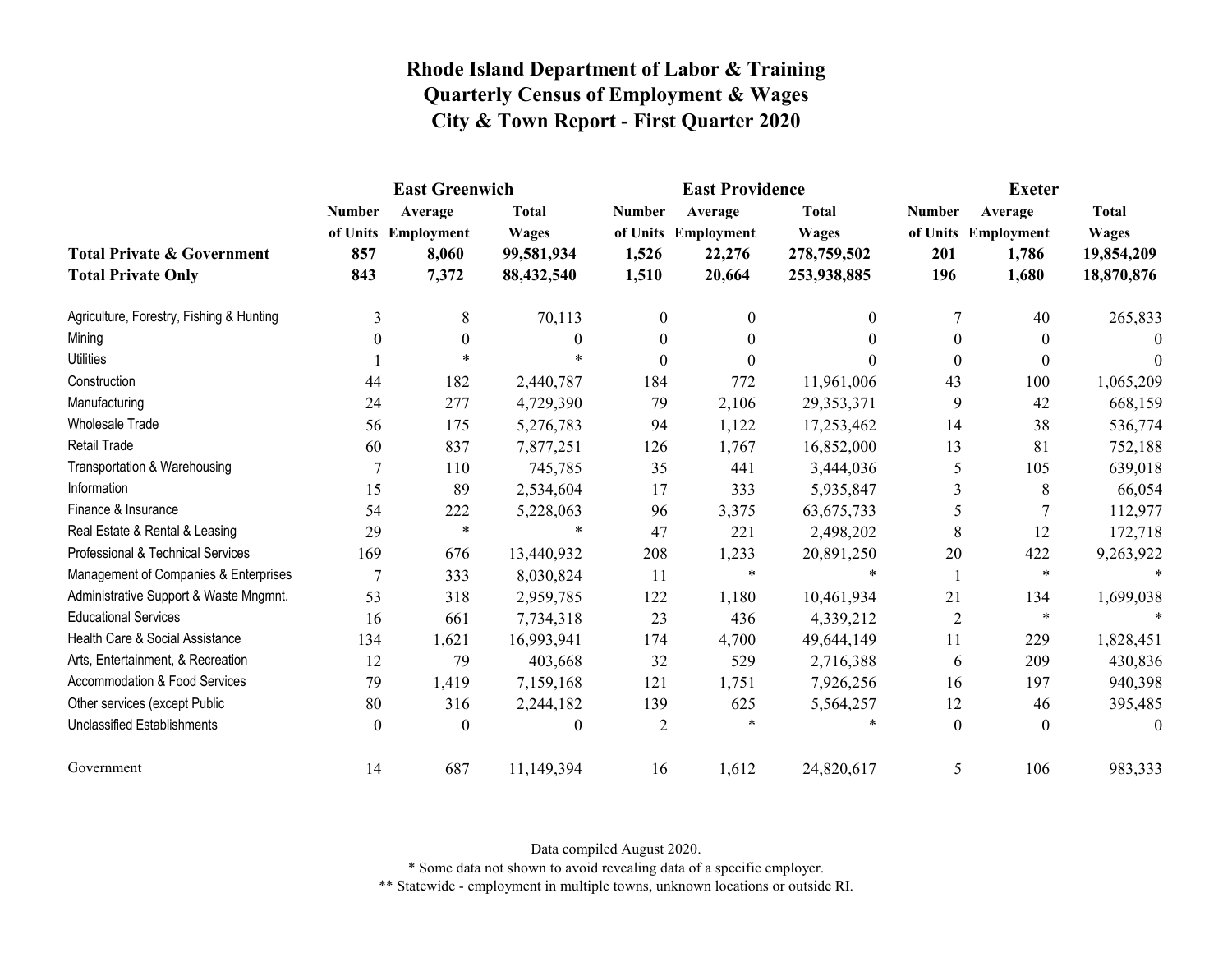|                                                                    | Foster                      |                                              |                                                        |                             | Glocester                                        |                                                         | Hopkinton                   |                                                  |                                                          |
|--------------------------------------------------------------------|-----------------------------|----------------------------------------------|--------------------------------------------------------|-----------------------------|--------------------------------------------------|---------------------------------------------------------|-----------------------------|--------------------------------------------------|----------------------------------------------------------|
| <b>Total Private &amp; Government</b><br><b>Total Private Only</b> | <b>Number</b><br>108<br>102 | Average<br>of Units Employment<br>416<br>317 | <b>Total</b><br><b>Wages</b><br>4,081,508<br>2,829,748 | <b>Number</b><br>215<br>198 | Average<br>of Units Employment<br>1,571<br>1,071 | <b>Total</b><br><b>Wages</b><br>17,000,450<br>9,970,009 | <b>Number</b><br>205<br>193 | Average<br>of Units Employment<br>1,139<br>1,011 | <b>Total</b><br><b>Wages</b><br>13,456,509<br>12,111,522 |
| Agriculture, Forestry, Fishing & Hunting                           | 2                           | $\ast$                                       | $\ast$                                                 | 3                           | 5                                                | 25,144                                                  | 5                           | 6                                                | 25,986                                                   |
| Mining                                                             | $\Omega$                    | $\theta$                                     | 0                                                      | 0                           | 0                                                |                                                         |                             |                                                  |                                                          |
| <b>Utilities</b>                                                   | $\theta$                    | $\boldsymbol{0}$                             | 0                                                      | $\theta$                    | 0                                                | 0                                                       | $\boldsymbol{0}$            | $\theta$                                         |                                                          |
| Construction                                                       | 22                          | 44                                           | 527,784                                                | 57                          | 140                                              | 1,563,847                                               | 50                          | 184                                              | 2,322,888                                                |
| Manufacturing                                                      | 2                           | $\ast$                                       | $\ast$                                                 | 4                           | 27                                               | 281,666                                                 | 16                          | 337                                              | 3,680,787                                                |
| Wholesale Trade                                                    |                             | 17                                           | 276,345                                                | 4                           | $\ast$                                           | $\ast$                                                  | 9                           | 14                                               | 800,735                                                  |
| <b>Retail Trade</b>                                                | 9                           | 33                                           | 157,300                                                | 20                          | 197                                              | 1,176,044                                               | 18                          | 113                                              | 843,457                                                  |
| Transportation & Warehousing                                       |                             | 36                                           | 272,625                                                | 6                           | 70                                               | 770,456                                                 |                             | $\ast$                                           |                                                          |
| Information                                                        |                             | $\ast$                                       | $\ast$                                                 | 4                           | 23                                               | 119,408                                                 |                             | 14                                               | 50,106                                                   |
| Finance & Insurance                                                |                             | $\ast$                                       | $\ast$                                                 | 8                           | 22                                               | 260,242                                                 |                             | *                                                |                                                          |
| Real Estate & Rental & Leasing                                     |                             | $\ast$                                       | $\ast$                                                 | 5                           | 9                                                | 84,236                                                  |                             |                                                  |                                                          |
| Professional & Technical Services                                  | 14                          | 24                                           | 313,381                                                | 13                          | 80                                               | 1,971,570                                               | 11                          | $\ast$                                           |                                                          |
| Management of Companies & Enterprises                              |                             | $\ast$                                       | $\ast$                                                 | $\theta$                    | $\theta$                                         | $\theta$                                                |                             | $\ast$                                           |                                                          |
| Administrative Support & Waste Mngmnt.                             | 8                           |                                              | 77,839                                                 | 14                          | 43                                               | 342,174                                                 | 18                          | 17                                               | 1,016,558                                                |
| <b>Educational Services</b>                                        | 2                           | $\ast$                                       | $\ast$                                                 | 2                           | $\ast$                                           | 法                                                       |                             | $\ast$                                           |                                                          |
| Health Care & Social Assistance                                    | 8                           | 55                                           | 550,837                                                | 20                          | 240                                              | 2,000,180                                               | 21                          | 175                                              | 1,801,895                                                |
| Arts, Entertainment, & Recreation                                  |                             | 17                                           | 102,763                                                | 3                           | $\ast$                                           | $\star$                                                 | 6                           | 23                                               | 79,616                                                   |
| Accommodation & Food Services                                      | 6                           | 21                                           | 92,673                                                 | 18                          | 165                                              | 765,401                                                 | 9                           | 41                                               | 195,264                                                  |
| Other services (except Public                                      | 8                           | 18                                           | 118,381                                                | 17                          | 42                                               | 425,589                                                 | 17                          | 30                                               | 244,568                                                  |
| <b>Unclassified Establishments</b>                                 | 0                           | $\theta$                                     | 0                                                      | $\Omega$                    | $\Omega$                                         | 0                                                       | $\theta$                    | $\theta$                                         | $\theta$                                                 |
| Government                                                         | 6                           | 100                                          | 1,251,760                                              | 17                          | 500                                              | 7,030,441                                               | 12                          | 128                                              | 1,344,987                                                |

Data compiled August 2020.

\* Some data not shown to avoid revealing data of a specific employer.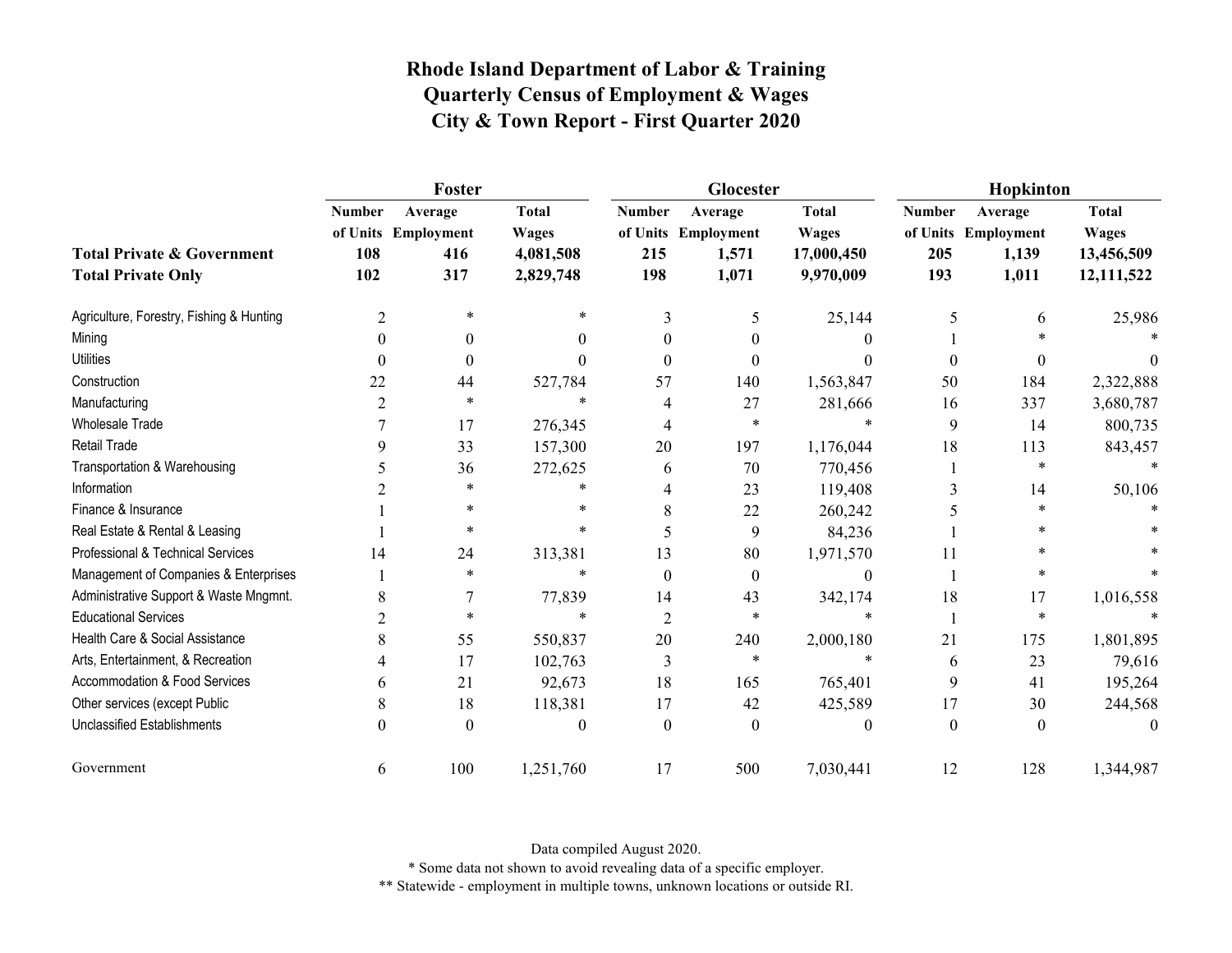|                                                                    | <b>Jamestown</b>            |                                                |                                                         |                                 | <b>Johnston</b>                                    |                                                            | Lincoln                     |                                                    |                                                            |
|--------------------------------------------------------------------|-----------------------------|------------------------------------------------|---------------------------------------------------------|---------------------------------|----------------------------------------------------|------------------------------------------------------------|-----------------------------|----------------------------------------------------|------------------------------------------------------------|
| <b>Total Private &amp; Government</b><br><b>Total Private Only</b> | <b>Number</b><br>226<br>211 | Average<br>of Units Employment<br>1,098<br>756 | <b>Total</b><br><b>Wages</b><br>13,265,422<br>9,213,522 | <b>Number</b><br>1,149<br>1,135 | Average<br>of Units Employment<br>16,511<br>15,202 | <b>Total</b><br><b>Wages</b><br>288,678,325<br>269,593,917 | <b>Number</b><br>836<br>815 | Average<br>of Units Employment<br>15,632<br>14,460 | <b>Total</b><br><b>Wages</b><br>242,748,896<br>222,428,587 |
| Agriculture, Forestry, Fishing & Hunting                           | 4                           | 12                                             | 59,779                                                  | 7                               | 36                                                 | 202,831                                                    | $\overline{2}$              | *                                                  |                                                            |
| Mining                                                             | 0                           | $\theta$                                       | $\theta$                                                |                                 | $\ast$                                             | $\star$                                                    | $\overline{0}$              | $\theta$                                           | $\Omega$                                                   |
| <b>Utilities</b>                                                   | 0                           | $\boldsymbol{0}$                               | $\theta$                                                | $\overline{2}$                  | $\ast$                                             | $\ast$                                                     | 3                           | $\ast$                                             |                                                            |
| Construction                                                       | 23                          | 77                                             | 1,070,192                                               | 172                             | 861                                                | 12,841,706                                                 | 101                         | 917                                                | 14,522,193                                                 |
| Manufacturing                                                      | 6                           | 10                                             | 158,347                                                 | 66                              | 768                                                | 7,509,441                                                  | 48                          | 2,051                                              | 30,727,786                                                 |
| Wholesale Trade                                                    | 18                          | 42                                             | 1,189,605                                               | 45                              | 242                                                | 4,900,763                                                  | 62                          | 539                                                | 9,366,117                                                  |
| <b>Retail Trade</b>                                                | 11                          | 69                                             | 426,577                                                 | 136                             | 1,628                                              | 13,928,980                                                 | 56                          | 878                                                | 9,766,562                                                  |
| Transportation & Warehousing                                       | 4                           | $\ast$                                         | $\ast$                                                  | 37                              | 429                                                | 4,571,348                                                  | 17                          | 404                                                | 4,404,003                                                  |
| Information                                                        |                             | $\ast$                                         | *                                                       | $\tau$                          | 313                                                | 12,531,179                                                 | 12                          | 286                                                | 3,104,810                                                  |
| Finance & Insurance                                                | 5                           | $\ast$                                         | $\ast$                                                  | 29                              | 4,302                                              | 151,300,987                                                | 33                          | 2,702                                              | 71,565,506                                                 |
| Real Estate & Rental & Leasing                                     | 8                           | 13                                             | 132,290                                                 | 42                              | 375                                                | 5,262,529                                                  | 29                          | 73                                                 | 1,024,181                                                  |
| Professional & Technical Services                                  | 50                          | 141                                            | 2,918,012                                               | 98                              | 277                                                | 4,475,928                                                  | 133                         | 651                                                | 12,508,235                                                 |
| Management of Companies & Enterprises                              | 0                           | $\boldsymbol{0}$                               | $\boldsymbol{0}$                                        | 6                               | 32                                                 | 980,478                                                    | 9                           | 606                                                | 18,062,458                                                 |
| Administrative Support & Waste Mngmnt.                             | 21                          | 40                                             | 429,826                                                 | 130                             | 1,839                                              | 17,405,610                                                 | 64                          | 762                                                | 6,236,321                                                  |
| <b>Educational Services</b>                                        | 0                           | $\theta$                                       | $\theta$                                                | 10                              | 112                                                | 377,888                                                    | 10                          | 206                                                | 3,933,882                                                  |
| Health Care & Social Assistance                                    | 9                           | 73                                             | 446,951                                                 | 138                             | 2,097                                              | 21,294,242                                                 | 90                          | 1,260                                              | 11,775,575                                                 |
| Arts, Entertainment, & Recreation                                  | 10                          | 100                                            | 840,173                                                 | 10                              | 50                                                 | 301,916                                                    | 16                          | 378                                                | 1,921,881                                                  |
| Accommodation & Food Services                                      | 15                          | 100                                            | 506,988                                                 | 98                              | 1,273                                              | 5,488,675                                                  | 57                          | 2,350                                              | 19,156,783                                                 |
| Other services (except Public                                      | 23                          | 54                                             | 566,223                                                 | 101                             | 519                                                | 4,115,649                                                  | 73                          | 343                                                | 2,719,615                                                  |
| <b>Unclassified Establishments</b>                                 | 0                           | $\Omega$                                       | $\mathbf{0}$                                            | $\theta$                        | $\boldsymbol{0}$                                   | $\mathbf{0}$                                               | $\mathbf{0}$                | $\theta$                                           | 0                                                          |
| Government                                                         | 15                          | 342                                            | 4,051,900                                               | 14                              | 1,309                                              | 19,084,408                                                 | 21                          | 1,172                                              | 20,320,309                                                 |

Data compiled August 2020.

\* Some data not shown to avoid revealing data of a specific employer.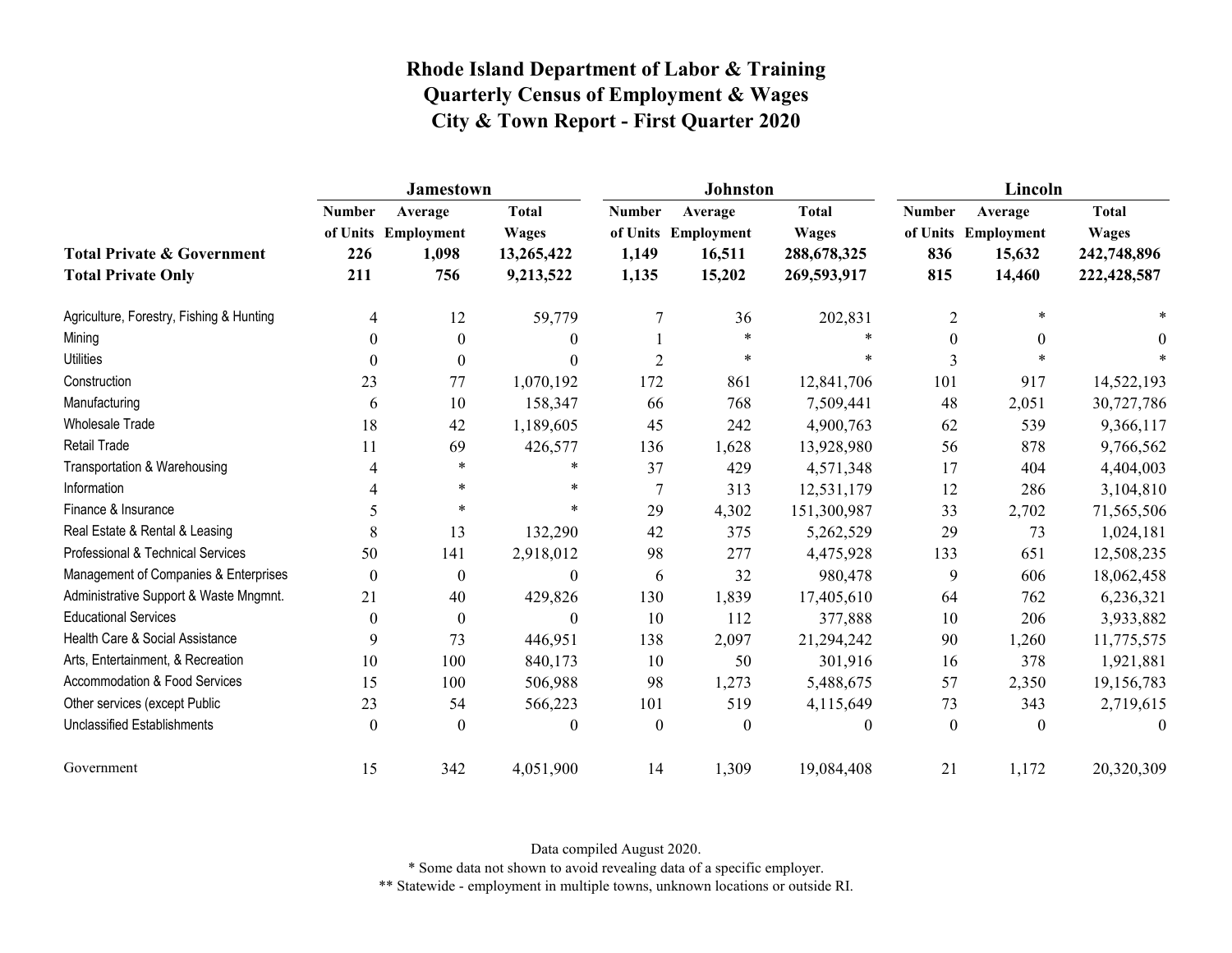|                                                                    |                             | <b>Little Compton</b>                        |                                                        |                             | <b>Middletown</b>                                  |                                                            | Narragansett                |                                                  |                                                          |
|--------------------------------------------------------------------|-----------------------------|----------------------------------------------|--------------------------------------------------------|-----------------------------|----------------------------------------------------|------------------------------------------------------------|-----------------------------|--------------------------------------------------|----------------------------------------------------------|
| <b>Total Private &amp; Government</b><br><b>Total Private Only</b> | <b>Number</b><br>150<br>144 | Average<br>of Units Employment<br>627<br>491 | <b>Total</b><br><b>Wages</b><br>6,093,031<br>4,713,095 | <b>Number</b><br>733<br>721 | Average<br>of Units Employment<br>10,796<br>10,190 | <b>Total</b><br><b>Wages</b><br>148,985,589<br>139,301,336 | <b>Number</b><br>474<br>455 | Average<br>of Units Employment<br>4,150<br>3,254 | <b>Total</b><br><b>Wages</b><br>44,397,068<br>29,549,935 |
| Agriculture, Forestry, Fishing & Hunting                           | 10                          | 24                                           | 147,764                                                | 5                           | 28                                                 | 780,060                                                    | 7                           | 24                                               | 277,574                                                  |
| Mining                                                             | $\theta$                    | $\boldsymbol{0}$                             | 0                                                      | $\overline{2}$              | $\ast$                                             |                                                            | $\Omega$                    | $\overline{0}$                                   | $\theta$                                                 |
| <b>Utilities</b>                                                   | $\boldsymbol{0}$            | $\boldsymbol{0}$                             | 0                                                      |                             | $\ast$                                             |                                                            | $\boldsymbol{0}$            | $\boldsymbol{0}$                                 |                                                          |
| Construction                                                       | 27                          | 128                                          | 1,607,620                                              | 75                          | 487                                                | 6,578,071                                                  | 42                          | 135                                              | 1,871,046                                                |
| Manufacturing                                                      | 4                           | 20                                           | 210,915                                                | 12                          | 425                                                | 10,248,790                                                 | 13                          | 304                                              | 4,742,635                                                |
| Wholesale Trade                                                    | 6                           | 9                                            | 222,989                                                | 24                          | 115                                                | 1,701,191                                                  | 19                          | 73                                               | 984,800                                                  |
| Retail Trade                                                       | 6                           | 28                                           | 169,299                                                | 84                          | 1,433                                              | 12,038,416                                                 | 55                          | 650                                              | 4,672,572                                                |
| Transportation & Warehousing                                       | $\overline{2}$              | $\ast$                                       |                                                        | 13                          | 234                                                | 5,833,991                                                  | 9                           | 87                                               | 747,996                                                  |
| Information                                                        | 0                           | $\boldsymbol{0}$                             | $\theta$                                               | 12                          | 106                                                | 2,771,713                                                  | 7                           | 10                                               | 376,942                                                  |
| Finance & Insurance                                                |                             | $\ast$                                       |                                                        | 38                          | 553                                                | 12,281,174                                                 | 22                          | 62                                               | 1,222,473                                                |
| Real Estate & Rental & Leasing                                     | 3                           | 3                                            | 31,027                                                 | 27                          | 104                                                | 1,263,727                                                  | 21                          | 113                                              | 1,231,915                                                |
| Professional & Technical Services                                  | 19                          | 30                                           | 553,321                                                | $110\,$                     | 2,488                                              | 47,653,986                                                 | 59                          | 113                                              | 2,625,842                                                |
| Management of Companies & Enterprises                              | $\theta$                    | $\boldsymbol{0}$                             | $\theta$                                               | 8                           | 379                                                | 9,233,580                                                  | 3                           | $\ast$                                           |                                                          |
| Administrative Support & Waste Mngmnt.                             | 22                          | 38                                           | 393,466                                                | 54                          | 261                                                | 2,189,990                                                  | 25                          | 54                                               | 545,246                                                  |
| <b>Educational Services</b>                                        | $\overline{2}$              | $\ast$                                       | $\star$                                                | 15                          | $\ast$                                             |                                                            | 9                           | $\ast$                                           |                                                          |
| Health Care & Social Assistance                                    | 5                           | 43                                           | 246,844                                                | 75                          | 1,296                                              | 11,893,141                                                 | 36                          | 368                                              | 3,367,507                                                |
| Arts, Entertainment, & Recreation                                  | 8                           | 26                                           | 280,753                                                | 15                          | 88                                                 | 663,019                                                    | 9                           | 51                                               | 603,712                                                  |
| Accommodation & Food Services                                      | 9                           | 66                                           | 253,014                                                | 89                          | 1,439                                              | 7,820,292                                                  | 72                          | 1,003                                            | 4,610,348                                                |
| Other services (except Public                                      | 20                          | 70                                           | 520,730                                                | 62                          | 504                                                | 3,018,601                                                  | 47                          | 189                                              | 1,306,152                                                |
| <b>Unclassified Establishments</b>                                 | $\mathbf{0}$                | $\boldsymbol{0}$                             | 0                                                      | $\mathbf{0}$                | $\theta$                                           | $\Omega$                                                   | $\theta$                    | $\theta$                                         | $\theta$                                                 |
| Government                                                         | 6                           | 136                                          | 1,379,936                                              | 12                          | 606                                                | 9,684,253                                                  | 19                          | 896                                              | 14,847,133                                               |

Data compiled August 2020.

\* Some data not shown to avoid revealing data of a specific employer.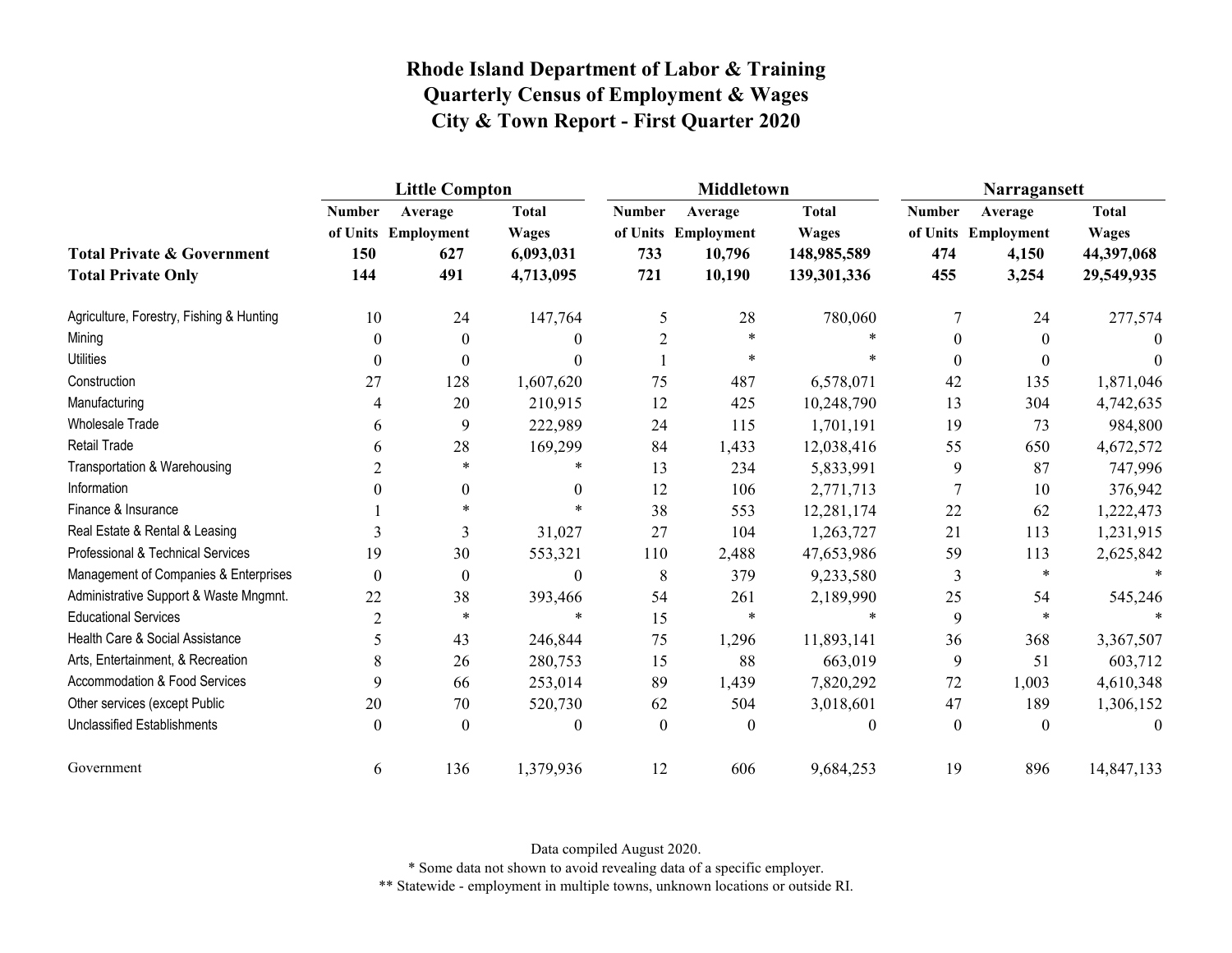|                                                                    |                                 | <b>Newport</b>                                     |                                                              |                             | <b>New Shoreham</b>                          |                                                        | <b>North Kingstown</b>          |                                                    |                                                            |  |
|--------------------------------------------------------------------|---------------------------------|----------------------------------------------------|--------------------------------------------------------------|-----------------------------|----------------------------------------------|--------------------------------------------------------|---------------------------------|----------------------------------------------------|------------------------------------------------------------|--|
| <b>Total Private &amp; Government</b><br><b>Total Private Only</b> | <b>Number</b><br>1,359<br>1,322 | Average<br>of Units Employment<br>17,013<br>10,989 | <b>Total</b><br><b>Wages</b><br>246, 244, 779<br>117,055,624 | <b>Number</b><br>208<br>196 | Average<br>of Units Employment<br>462<br>340 | <b>Total</b><br><b>Wages</b><br>4,793,652<br>3,522,628 | <b>Number</b><br>1,099<br>1,078 | Average<br>of Units Employment<br>17,661<br>16,296 | <b>Total</b><br><b>Wages</b><br>239,843,359<br>219,393,795 |  |
| Agriculture, Forestry, Fishing & Hunting                           | 4                               | 18                                                 | 214,738                                                      | 3                           | 4                                            | 6,862                                                  | 12                              | 59                                                 | 1,213,745                                                  |  |
| Mining                                                             | $\Omega$                        | $\theta$                                           | 0                                                            | $\theta$                    | $\theta$                                     | $\theta$                                               | $\theta$                        | $\theta$                                           | $\theta$                                                   |  |
| <b>Utilities</b>                                                   |                                 | $*$                                                | $\star$                                                      |                             | $\star$                                      | $\ast$                                                 |                                 |                                                    |                                                            |  |
| Construction                                                       | 78                              | 289                                                | 4,019,037                                                    | 31                          | 52                                           | 666,696                                                | 100                             | 503                                                | 8,827,401                                                  |  |
| Manufacturing                                                      | 33                              | 177                                                | 2,094,483                                                    | 8                           | $\ast$                                       | $\ast$                                                 | 65                              | 6,949                                              | 112,332,493                                                |  |
| <b>Wholesale Trade</b>                                             | 57                              | 162                                                | 2,809,633                                                    |                             | $\ast$                                       | $\ast$                                                 | 87                              | 424                                                | 7,985,388                                                  |  |
| Retail Trade                                                       | 187                             | 1,249                                              | 8,971,618                                                    | 33                          | 49                                           | 603,838                                                | 116                             | 2,079                                              | 16,717,413                                                 |  |
| Transportation & Warehousing                                       | 35                              | 158                                                | 1,758,698                                                    | 4                           | 11                                           | 35,411                                                 | 32                              | 932                                                | 11,108,498                                                 |  |
| Information                                                        | 21                              | 126                                                | 2,211,283                                                    | $\overline{2}$              | $\ast$                                       | $\ast$                                                 | 19                              | 105                                                | 3,881,145                                                  |  |
| Finance & Insurance                                                | 58                              | 223                                                | 5,686,327                                                    |                             | $\ast$                                       | $\ast$                                                 | 46                              | 337                                                | 6,639,531                                                  |  |
| Real Estate & Rental & Leasing                                     | 52                              | 336                                                | 4,460,508                                                    | 13                          | 38                                           | 274,490                                                | 25                              | 82                                                 | 1,157,409                                                  |  |
| Professional & Technical Services                                  | 201                             | 665                                                | 12,237,399                                                   | 4                           | $\ast$                                       | $\ast$                                                 | 163                             | 418                                                | 8,681,235                                                  |  |
| Management of Companies & Enterprises                              | 8                               | $\ast$                                             | $\ast$                                                       |                             | $\ast$                                       | $\ast$                                                 | 14                              | 411                                                | 7,657,987                                                  |  |
| Administrative Support & Waste Mngmnt.                             | 100                             | 334                                                | 3,729,253                                                    | 12                          | $22\,$                                       | 140,532                                                | 85                              | 705                                                | 6,236,200                                                  |  |
| <b>Educational Services</b>                                        | 18                              | 701                                                | 9,026,691                                                    |                             | $\ast$                                       | $\ast$                                                 | 24                              | 156                                                | 948,412                                                    |  |
| Health Care & Social Assistance                                    | 81                              | 1,676                                              | 18,491,903                                                   | 3                           | 15                                           | 240,494                                                | 101                             | 1,652                                              | 15,841,391                                                 |  |
| Arts, Entertainment, & Recreation                                  | 49                              | 661                                                | 6,026,346                                                    | 11                          | 11                                           | 168,950                                                | 34                              | 199                                                | 1,431,271                                                  |  |
| <b>Accommodation &amp; Food Services</b>                           | 181                             | 3,441                                              | 22,632,259                                                   | 56                          | 94                                           | 872,886                                                | 64                              | 860                                                | 3,648,725                                                  |  |
| Other services (except Public                                      | 157                             | 656                                                | 6,757,095                                                    | 11                          | 17                                           | 125,839                                                | 89                              | 371                                                | 3,424,688                                                  |  |
| Unclassified Establishments                                        |                                 | $\ast$                                             | $\ast$                                                       | $\theta$                    | $\boldsymbol{0}$                             | $\mathbf{0}$                                           |                                 | $\ast$                                             |                                                            |  |
| Government                                                         | 37                              | 6,024                                              | 129,189,155                                                  | 12                          | 122                                          | 1,271,024                                              | 21                              | 1,365                                              | 20,449,564                                                 |  |

Data compiled August 2020.

\* Some data not shown to avoid revealing data of a specific employer.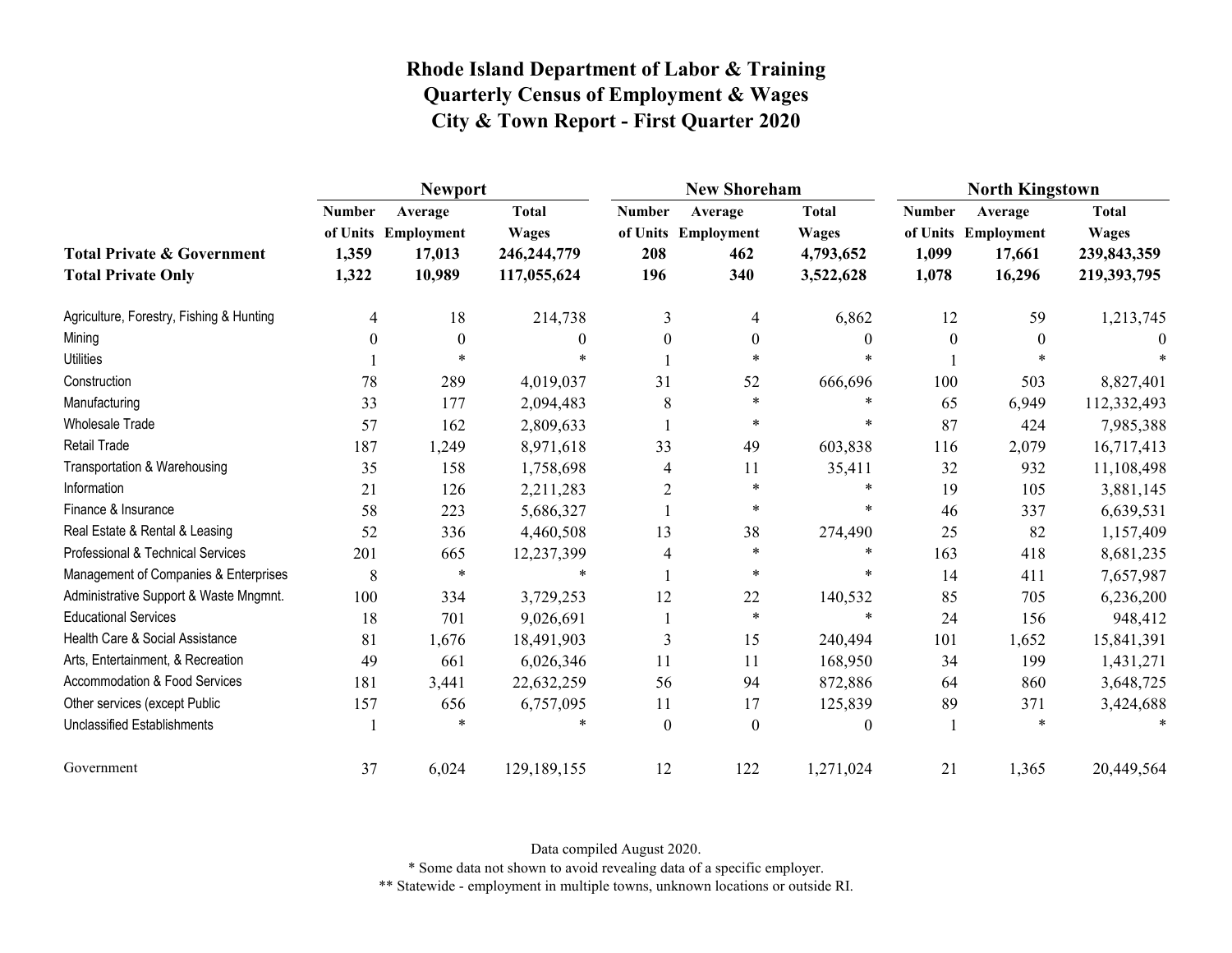|                                                                    | <b>North Providence</b>     |                                                  |                                                          |                             | <b>North Smithfield</b>                          |                                                            | Pawtucket                       |                                                    |                                                              |
|--------------------------------------------------------------------|-----------------------------|--------------------------------------------------|----------------------------------------------------------|-----------------------------|--------------------------------------------------|------------------------------------------------------------|---------------------------------|----------------------------------------------------|--------------------------------------------------------------|
| <b>Total Private &amp; Government</b><br><b>Total Private Only</b> | <b>Number</b><br>695<br>685 | Average<br>of Units Employment<br>6,968<br>6,081 | <b>Total</b><br><b>Wages</b><br>63,406,347<br>53,009,884 | <b>Number</b><br>430<br>421 | Average<br>of Units Employment<br>4,960<br>4,585 | <b>Total</b><br><b>Wages</b><br>51, 575, 325<br>46,352,989 | <b>Number</b><br>1,653<br>1,630 | Average<br>of Units Employment<br>21,189<br>18,955 | <b>Total</b><br><b>Wages</b><br>284,808,581<br>248, 191, 353 |
| Agriculture, Forestry, Fishing & Hunting                           |                             | $\ast$                                           | $\ast$                                                   | 4                           | 7                                                | 61,183                                                     | $\overline{2}$                  | $*$                                                |                                                              |
| Mining                                                             | $\theta$                    | $\mathbf{0}$                                     | $\Omega$                                                 | $\overline{c}$              | $\ast$                                           | $\ast$                                                     | $\overline{0}$                  | $\theta$                                           | $\Omega$                                                     |
| <b>Utilities</b>                                                   | $\boldsymbol{0}$            | $\boldsymbol{0}$                                 | $\Omega$                                                 |                             | $\ast$                                           | $\ast$                                                     | 3                               | 78                                                 | 1,523,848                                                    |
| Construction                                                       | 62                          | 213                                              | 3,059,272                                                | 68                          | 153                                              | 1,798,228                                                  | 174                             | 1,004                                              | 16,312,275                                                   |
| Manufacturing                                                      | 26                          | 212                                              | 2,117,789                                                | 20                          | 466                                              | 5,133,454                                                  | 134                             | 3,322                                              | 40,883,197                                                   |
| Wholesale Trade                                                    | 22                          | 80                                               | 2,202,277                                                | 29                          | 181                                              | 2,918,514                                                  | 84                              | 548                                                | 7,082,677                                                    |
| Retail Trade                                                       | 91                          | 986                                              | 6,925,020                                                | 43                          | 1,192                                            | 9,869,776                                                  | 171                             | 1,376                                              | 11,201,016                                                   |
| Transportation & Warehousing                                       | 22                          | 141                                              | 1,260,965                                                | 13                          | 325                                              | 3,585,761                                                  | 71                              | 476                                                | 4,647,786                                                    |
| Information                                                        | $\overline{7}$              | 16                                               | 469,407                                                  | 5                           | 11                                               | 173,559                                                    | 19                              | 44                                                 | 898,634                                                      |
| Finance & Insurance                                                | 25                          | 110                                              | 1,806,431                                                | 16                          | 67                                               | 1,200,321                                                  | 49                              | 558                                                | 10,252,656                                                   |
| Real Estate & Rental & Leasing                                     | 38                          | 131                                              | 1,211,227                                                | 13                          | 32                                               | 264,905                                                    | 52                              | 238                                                | 2,265,403                                                    |
| Professional & Technical Services                                  | 65                          | 223                                              | 2,867,374                                                | 53                          | 290                                              | 5,295,191                                                  | 144                             | 750                                                | 13,294,070                                                   |
| Management of Companies & Enterprises                              | 3                           | 16                                               | 272,756                                                  | $\boldsymbol{0}$            | $\boldsymbol{0}$                                 | $\theta$                                                   | 9                               | 1,314                                              | 63,065,464                                                   |
| Administrative Support & Waste Mngmnt.                             | 51                          | 597                                              | 3,887,250                                                | 24                          | 251                                              | 3,307,898                                                  | 123                             | 2,394                                              | 25,475,641                                                   |
| <b>Educational Services</b>                                        | 9                           | 31                                               | 138,596                                                  | $\overline{4}$              | $\ast$                                           | $\ast$                                                     | 25                              | 420                                                | 3,846,524                                                    |
| Health Care & Social Assistance                                    | 107                         | 2,093                                            | 20,385,591                                               | 54                          | 687                                              | 6,593,717                                                  | 219                             | 3,429                                              | 29,232,511                                                   |
| Arts, Entertainment, & Recreation                                  | 5                           | 60                                               | 262,146                                                  | $\tau$                      | 88                                               | 545,727                                                    | 26                              | 265                                                | 2,623,561                                                    |
| Accommodation & Food Services                                      | 71                          | 817                                              | 3,533,694                                                | 27                          | 561                                              | 2,499,124                                                  | 151                             | 1,574                                              | 7,395,269                                                    |
| Other services (except Public                                      | 79                          | 356                                              | 2,577,858                                                | 38                          | 212                                              | 2,224,763                                                  | 173                             | 1,164                                              | 8,163,129                                                    |
| <b>Unclassified Establishments</b>                                 |                             | $\ast$                                           |                                                          | $\mathbf{0}$                | $\mathbf{0}$                                     | $\theta$                                                   |                                 |                                                    |                                                              |
| Government                                                         | 10                          | 887                                              | 10,396,463                                               | 9                           | 374                                              | 5,222,336                                                  | 23                              | 2,234                                              | 36,617,228                                                   |

Data compiled August 2020.

\* Some data not shown to avoid revealing data of a specific employer.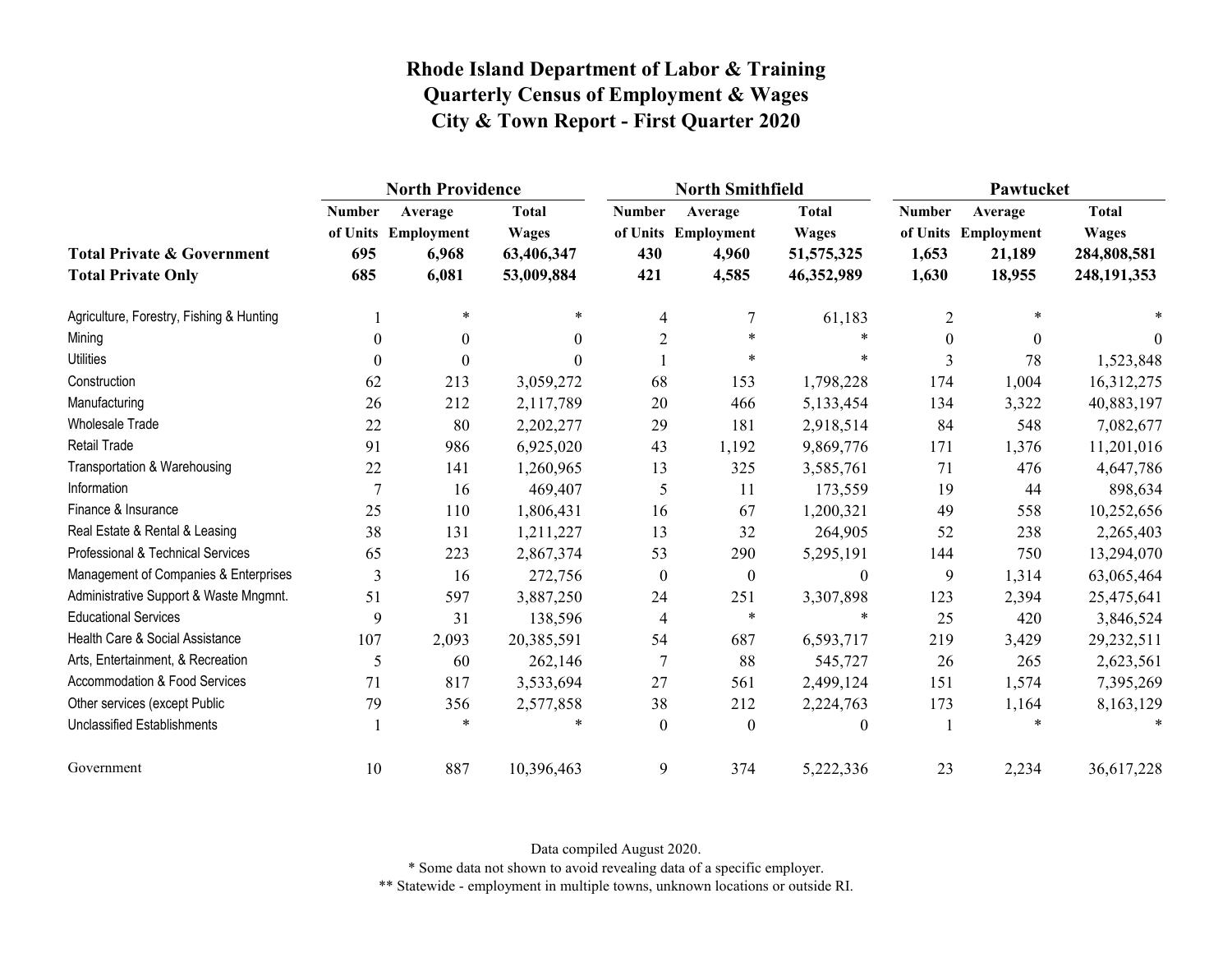|                                                                    | Portsmouth                  |                                                  |                                                           |                                 | Providence                                          |                                                                | <b>Richmond</b>             |                                                  |                                                          |
|--------------------------------------------------------------------|-----------------------------|--------------------------------------------------|-----------------------------------------------------------|---------------------------------|-----------------------------------------------------|----------------------------------------------------------------|-----------------------------|--------------------------------------------------|----------------------------------------------------------|
| <b>Total Private &amp; Government</b><br><b>Total Private Only</b> | <b>Number</b><br>571<br>555 | Average<br>of Units Employment<br>6,078<br>5,321 | <b>Total</b><br><b>Wages</b><br>107,713,661<br>97,411,536 | <b>Number</b><br>6,179<br>6,073 | Average<br>of Units Employment<br>113,588<br>97,812 | <b>Total</b><br><b>Wages</b><br>1,772,796,655<br>1,504,165,017 | <b>Number</b><br>166<br>158 | Average<br>of Units Employment<br>2,017<br>1,312 | <b>Total</b><br><b>Wages</b><br>21,449,549<br>11,764,302 |
| Agriculture, Forestry, Fishing & Hunting                           | 12                          | 32                                               | 244,557                                                   | 4                               | $\ast$                                              | $\ast$                                                         | 8                           | 29                                               | 422,375                                                  |
| Mining                                                             | 0                           | $\theta$                                         | $\theta$                                                  | $\boldsymbol{0}$                | $\Omega$                                            | $\Omega$                                                       |                             | $\ast$                                           |                                                          |
| <b>Utilities</b>                                                   |                             |                                                  |                                                           | 8                               | 483                                                 | 14,179,458                                                     | $\theta$                    | $\boldsymbol{0}$                                 | $\theta$                                                 |
| Construction                                                       | 83                          | 394                                              | 5,114,214                                                 | 316                             | 2,558                                               | 54,026,903                                                     | 29                          | 149                                              | 1,553,429                                                |
| Manufacturing                                                      | 20                          | 1,460                                            | 51,029,120                                                | 216                             | 3,438                                               | 40,613,355                                                     | 4                           | $\ast$                                           |                                                          |
| <b>Wholesale Trade</b>                                             | 32                          | 114                                              | 2,543,603                                                 | 234                             | 2,685                                               | 50,690,110                                                     | 6                           | 64                                               | 1,160,697                                                |
| <b>Retail Trade</b>                                                | 55                          | 558                                              | 5,810,967                                                 | 648                             | 6,657                                               | 50,182,208                                                     | 25                          | 291                                              | 2,263,048                                                |
| Transportation & Warehousing                                       | 6                           | 94                                               | 738,987                                                   | 137                             | 1,434                                               | 11,568,265                                                     | 3                           | 118                                              | 645,946                                                  |
| Information                                                        | 16                          | $\ast$                                           | *                                                         | 128                             | 1,554                                               | 27,329,405                                                     | $\overline{2}$              | $\ast$                                           |                                                          |
| Finance & Insurance                                                | 22                          | 207                                              | 8,200,843                                                 | 318                             | 4,362                                               | 194,935,199                                                    | 5                           | 50                                               | 496,015                                                  |
| Real Estate & Rental & Leasing                                     | 18                          | 35                                               | 541,838                                                   | 205                             | 1,675                                               | 22,752,591                                                     |                             | $\ast$                                           | $\ast$                                                   |
| Professional & Technical Services                                  | 73                          | 156                                              | 2,493,216                                                 | 1,052                           | 6,971                                               | 165,506,262                                                    | 14                          | 96                                               | 1,418,335                                                |
| Management of Companies & Enterprises                              | 3                           | $\ast$                                           | $\ast$                                                    | 43                              | 2,762                                               | 90,464,205                                                     | $\theta$                    | $\mathbf{0}$                                     | $\Omega$                                                 |
| Administrative Support & Waste Mngmnt.                             | 38                          | 244                                              | 1,745,021                                                 | 404                             | 6,401                                               | 64,624,164                                                     | 11                          | 45                                               | 483,183                                                  |
| <b>Educational Services</b>                                        | 18                          | 287                                              | 2,734,167                                                 | 165                             | 12,876                                              | 190,713,627                                                    | $\mathbf{0}$                | $\boldsymbol{0}$                                 | $\Omega$                                                 |
| Health Care & Social Assistance                                    | 51                          | 977                                              | 9,684,075                                                 | 779                             | 28,759                                              | 418,245,698                                                    | 10                          | 36                                               | 379,635                                                  |
| Arts, Entertainment, & Recreation                                  | 12                          | 103                                              | 1,307,755                                                 | 73                              | 983                                                 | 9,623,379                                                      | 6                           | 60                                               | 198,843                                                  |
| <b>Accommodation &amp; Food Services</b>                           | 42                          | 430                                              | 2,111,030                                                 | 656                             | 10,112                                              | 59,648,282                                                     | 18                          | 219                                              | 910,354                                                  |
| Other services (except Public                                      | 53                          | 170                                              | 1,799,265                                                 | 684                             | 4,061                                               | 38,669,590                                                     | 15                          | 33                                               | 198,617                                                  |
| <b>Unclassified Establishments</b>                                 | 0                           | $\boldsymbol{0}$                                 | $\mathbf{0}$                                              | 3                               | $\ast$                                              | $\ast$                                                         | $\theta$                    | $\boldsymbol{0}$                                 | $\theta$                                                 |
| Government                                                         | 16                          | 757                                              | 10,302,125                                                | 106                             | 15,777                                              | 268,631,638                                                    | 8                           | 704                                              | 9,685,247                                                |

Data compiled August 2020.

\* Some data not shown to avoid revealing data of a specific employer.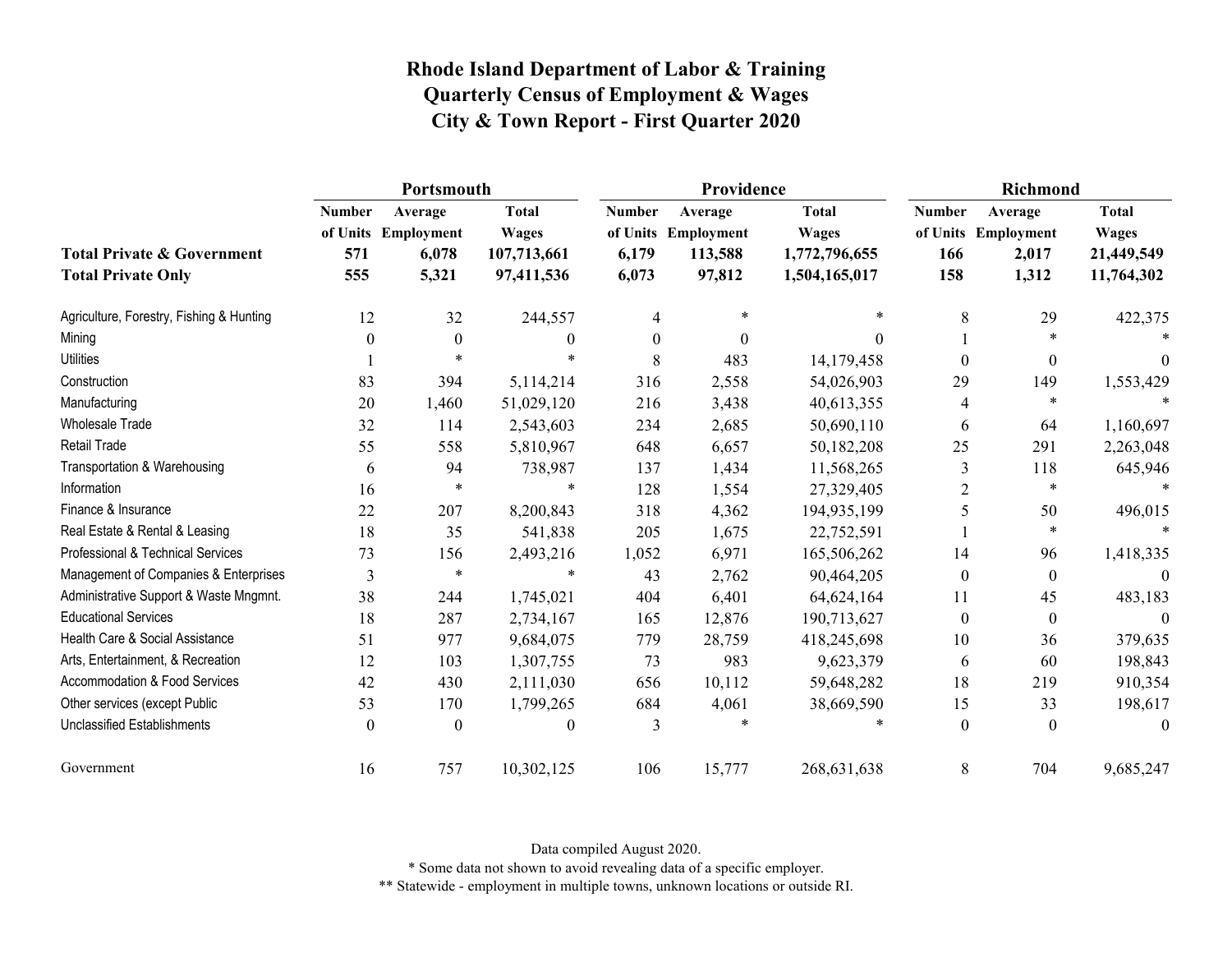|                                                                    | <b>Scituate</b>             |                                                  |                                                          |                             | Smithfield                                         |                                                            | <b>South Kingstown</b>          |                                                    |                                                              |  |
|--------------------------------------------------------------------|-----------------------------|--------------------------------------------------|----------------------------------------------------------|-----------------------------|----------------------------------------------------|------------------------------------------------------------|---------------------------------|----------------------------------------------------|--------------------------------------------------------------|--|
| <b>Total Private &amp; Government</b><br><b>Total Private Only</b> | <b>Number</b><br>298<br>286 | Average<br>of Units Employment<br>1,733<br>1,141 | <b>Total</b><br><b>Wages</b><br>19,945,564<br>10,002,699 | <b>Number</b><br>902<br>888 | Average<br>of Units Employment<br>14,988<br>14,339 | <b>Total</b><br><b>Wages</b><br>418,927,120<br>409,672,778 | <b>Number</b><br>1,083<br>1,061 | Average<br>of Units Employment<br>13,660<br>10,013 | <b>Total</b><br><b>Wages</b><br>182,782,150<br>124, 133, 231 |  |
| Agriculture, Forestry, Fishing & Hunting                           | 7                           | 24                                               | 146,379                                                  | 4                           |                                                    | 30,494                                                     | 18                              | 72                                                 | 444,154                                                      |  |
| Mining                                                             | 0                           | $\mathbf{0}$                                     | $\theta$                                                 |                             | $\ast$                                             |                                                            |                                 | $\ast$                                             |                                                              |  |
| <b>Utilities</b>                                                   |                             | $\ast$                                           | *                                                        | $\theta$                    | $\theta$                                           | $\theta$                                                   | $\overline{2}$                  | *                                                  |                                                              |  |
| Construction                                                       | 77                          | 256                                              | 2,917,850                                                | 115                         | 889                                                | 15,720,354                                                 | 141                             | 478                                                | 5,697,070                                                    |  |
| Manufacturing                                                      | 10                          | $\ast$                                           | $\ast$                                                   | 60                          | 1,061                                              | 16,657,624                                                 | 32                              | 547                                                | 16,897,268                                                   |  |
| <b>Wholesale Trade</b>                                             | 12                          | 29                                               | 349,465                                                  | 53                          | 801                                                | 17,905,129                                                 | 61                              | 495                                                | 14,605,746                                                   |  |
| <b>Retail Trade</b>                                                | 21                          | 188                                              | 1,476,365                                                | 105                         | 1,841                                              | 13,194,230                                                 | 98                              | 1,173                                              | 10,299,630                                                   |  |
| Transportation & Warehousing                                       | 16                          | 58                                               | 690,752                                                  | 16                          | 136                                                | 1,927,066                                                  | 9                               | 146                                                | 1,137,939                                                    |  |
| Information                                                        | 3                           | 22                                               | 104,094                                                  | 10                          | 162                                                | 3,314,719                                                  | 20                              | 116                                                | 2,773,803                                                    |  |
| Finance & Insurance                                                | 10                          | 19                                               | 225,517                                                  | 47                          | 3,251                                              | 241,363,870                                                | 36                              | 323                                                | 6,632,989                                                    |  |
| Real Estate & Rental & Leasing                                     | 7                           | 13                                               | 141,586                                                  | 24                          | 108                                                | 2,544,520                                                  | 32                              | 226                                                | 1,254,460                                                    |  |
| Professional & Technical Services                                  | 30                          | 89                                               | 1,100,632                                                | 135                         | 762                                                | 29,419,161                                                 | 123                             | 374                                                | 8,286,001                                                    |  |
| Management of Companies & Enterprises                              | 0                           | $\boldsymbol{0}$                                 | $\boldsymbol{0}$                                         | 4                           | 250                                                | 19,214,770                                                 | 7                               | 23                                                 | 452,066                                                      |  |
| Administrative Support & Waste Mngmnt.                             | 20                          | 27                                               | 273,650                                                  | 63                          | 460                                                | 5,632,244                                                  | 92                              | 293                                                | 2,994,515                                                    |  |
| <b>Educational Services</b>                                        |                             | $\ast$                                           | $\ast$                                                   | 10                          | 920                                                | 14,677,244                                                 | 20                              | 399                                                | 3,831,588                                                    |  |
| Health Care & Social Assistance                                    | 26                          | 99                                               | 657,645                                                  | 76                          | 1,523                                              | 12,602,056                                                 | 132                             | 3,094                                              | 34,944,632                                                   |  |
| Arts, Entertainment, & Recreation                                  | $\overline{2}$              | $\ast$                                           | $\ast$                                                   | 15                          | $\ast$                                             | $\star$                                                    | 31                              | 183                                                | 1,093,456                                                    |  |
| Accommodation & Food Services                                      | 18                          | 225                                              | 982,553                                                  | 79                          | 1,426                                              | 7,188,009                                                  | 104                             | 1,476                                              | 7,367,111                                                    |  |
| Other services (except Public                                      | 25                          | 79                                               | 663,460                                                  | 71                          | 644                                                | 7,620,041                                                  | 102                             | 568                                                | 4,949,376                                                    |  |
| <b>Unclassified Establishments</b>                                 | 0                           | $\Omega$                                         | $\mathbf{0}$                                             | $\overline{0}$              | $\mathbf{0}$                                       | $\theta$                                                   | $\theta$                        | $\theta$                                           | $\theta$                                                     |  |
| Government                                                         | 12                          | 592                                              | 9,942,865                                                | 14                          | 649                                                | 9,254,342                                                  | 22                              | 3,646                                              | 58,648,919                                                   |  |

Data compiled August 2020.

\* Some data not shown to avoid revealing data of a specific employer.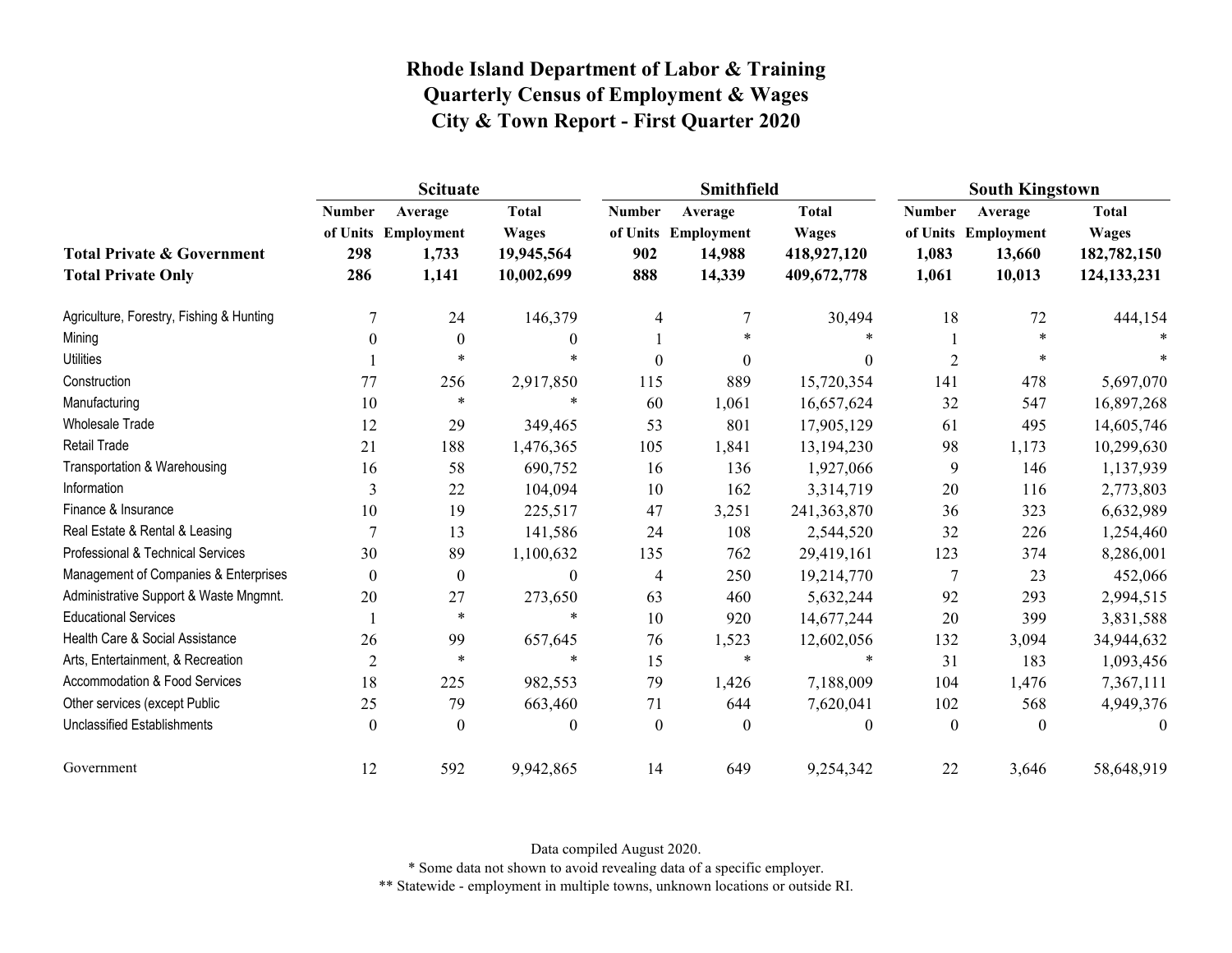|                                                                    | <b>Tiverton</b>             |                                                  |                                                          |                             | Warren                                           |                                                            | Warwick                         |                                                    |                                                            |  |
|--------------------------------------------------------------------|-----------------------------|--------------------------------------------------|----------------------------------------------------------|-----------------------------|--------------------------------------------------|------------------------------------------------------------|---------------------------------|----------------------------------------------------|------------------------------------------------------------|--|
| <b>Total Private &amp; Government</b><br><b>Total Private Only</b> | <b>Number</b><br>409<br>397 | Average<br>of Units Employment<br>3,239<br>2,718 | <b>Total</b><br><b>Wages</b><br>32,982,238<br>26,002,328 | <b>Number</b><br>404<br>397 | Average<br>of Units Employment<br>3,552<br>3,393 | <b>Total</b><br><b>Wages</b><br>36,506,286<br>34, 131, 452 | <b>Number</b><br>3,239<br>3,207 | Average<br>of Units Employment<br>47,709<br>43,823 | <b>Total</b><br><b>Wages</b><br>620,144,914<br>552,382,986 |  |
| Agriculture, Forestry, Fishing & Hunting                           | 5                           | 20                                               | 86,176                                                   | $\overline{2}$              | $\ast$                                           | *                                                          | 12                              | 57                                                 | 404,673                                                    |  |
| Mining                                                             | $\theta$                    | $\boldsymbol{0}$                                 | $\Omega$                                                 | $\boldsymbol{0}$            | $\theta$                                         | $\overline{0}$                                             | $\mathbf{0}$                    | 0                                                  | $\theta$                                                   |  |
| <b>Utilities</b>                                                   | 3                           | 23                                               | 673,473                                                  | $\boldsymbol{0}$            | $\boldsymbol{0}$                                 | $\theta$                                                   | $\overline{2}$                  |                                                    |                                                            |  |
| Construction                                                       | 55                          | 193                                              | 2,480,880                                                | 50                          | 131                                              | 1,697,697                                                  | 291                             | 2,019                                              | 32,618,446                                                 |  |
| Manufacturing                                                      | 15                          | 96                                               | 838,899                                                  | 34                          | 748                                              | 10,990,391                                                 | 114                             | 2,859                                              | 49,563,571                                                 |  |
| <b>Wholesale Trade</b>                                             | 26                          | 113                                              | 1,594,503                                                | 19                          | 122                                              | 2,172,007                                                  | 205                             | 1,789                                              | 27,396,834                                                 |  |
| Retail Trade                                                       | 60                          | 557                                              | 6,014,466                                                | 44                          | 310                                              | 1,745,453                                                  | 390                             | 7,228                                              | 60,961,417                                                 |  |
| Transportation & Warehousing                                       | 9                           | 61                                               | 389,938                                                  | $\overline{c}$              | $\ast$                                           | $\ast$                                                     | 69                              | 2,478                                              | 26,663,794                                                 |  |
| Information                                                        |                             | $\ast$                                           | $\ast$                                                   | 3                           | 27                                               | 282,369                                                    | 30                              | 356                                                | 4,863,489                                                  |  |
| Finance & Insurance                                                | 14                          | 53                                               | 922,289                                                  | 13                          | 177                                              | 2,092,646                                                  | 210                             | 2,515                                              | 55,030,042                                                 |  |
| Real Estate & Rental & Leasing                                     | 6                           | 7                                                | 129,102                                                  | 9                           | 36                                               | 283,896                                                    | 137                             | 1,121                                              | 12,191,400                                                 |  |
| Professional & Technical Services                                  | 49                          | 79                                               | 1,311,522                                                | 43                          | 246                                              | 3,330,253                                                  | 427                             | 1,928                                              | 29,358,844                                                 |  |
| Management of Companies & Enterprises                              |                             | $\ast$                                           |                                                          | $\overline{2}$              | $\ast$                                           | $\ast$                                                     | 20                              | 1,600                                              | 48,294,231                                                 |  |
| Administrative Support & Waste Mngmnt.                             | 35                          | 60                                               | 810,169                                                  | 30                          | 125                                              | 975,765                                                    | 242                             | 2,553                                              | 27,647,561                                                 |  |
| <b>Educational Services</b>                                        | 5                           | 26                                               | 133,240                                                  | 5                           | 116                                              | 1,164,054                                                  | 43                              | 569                                                | 5,874,626                                                  |  |
| Health Care & Social Assistance                                    | 30                          | 391                                              | 3,358,242                                                | 37                          | 469                                              | 4,825,511                                                  | 403                             | 9,277                                              | 127,215,039                                                |  |
| Arts, Entertainment, & Recreation                                  | 6                           | 24                                               | 55,315                                                   | 8                           | 63                                               | 295,226                                                    | 40                              | 592                                                | 3,226,958                                                  |  |
| <b>Accommodation &amp; Food Services</b>                           | 33                          | 900                                              | 6,431,002                                                | 48                          | 530                                              | 2,033,893                                                  | 258                             | 5,192                                              | 26,795,840                                                 |  |
| Other services (except Public                                      | 44                          | 114                                              | 727,728                                                  | 48                          | 183                                              | 1,394,407                                                  | 311                             | 1,671                                              | 13,956,181                                                 |  |
| <b>Unclassified Establishments</b>                                 | $\boldsymbol{0}$            | $\boldsymbol{0}$                                 | $\theta$                                                 | $\mathbf{0}$                | $\boldsymbol{0}$                                 | $\mathbf{0}$                                               | 3                               | $\ast$                                             | $\ast$                                                     |  |
| Government                                                         | 12                          | 520                                              | 6,979,910                                                | 7                           | 159                                              | 2,374,834                                                  | 32                              | 3,886                                              | 67,761,928                                                 |  |

Data compiled August 2020.

\* Some data not shown to avoid revealing data of a specific employer.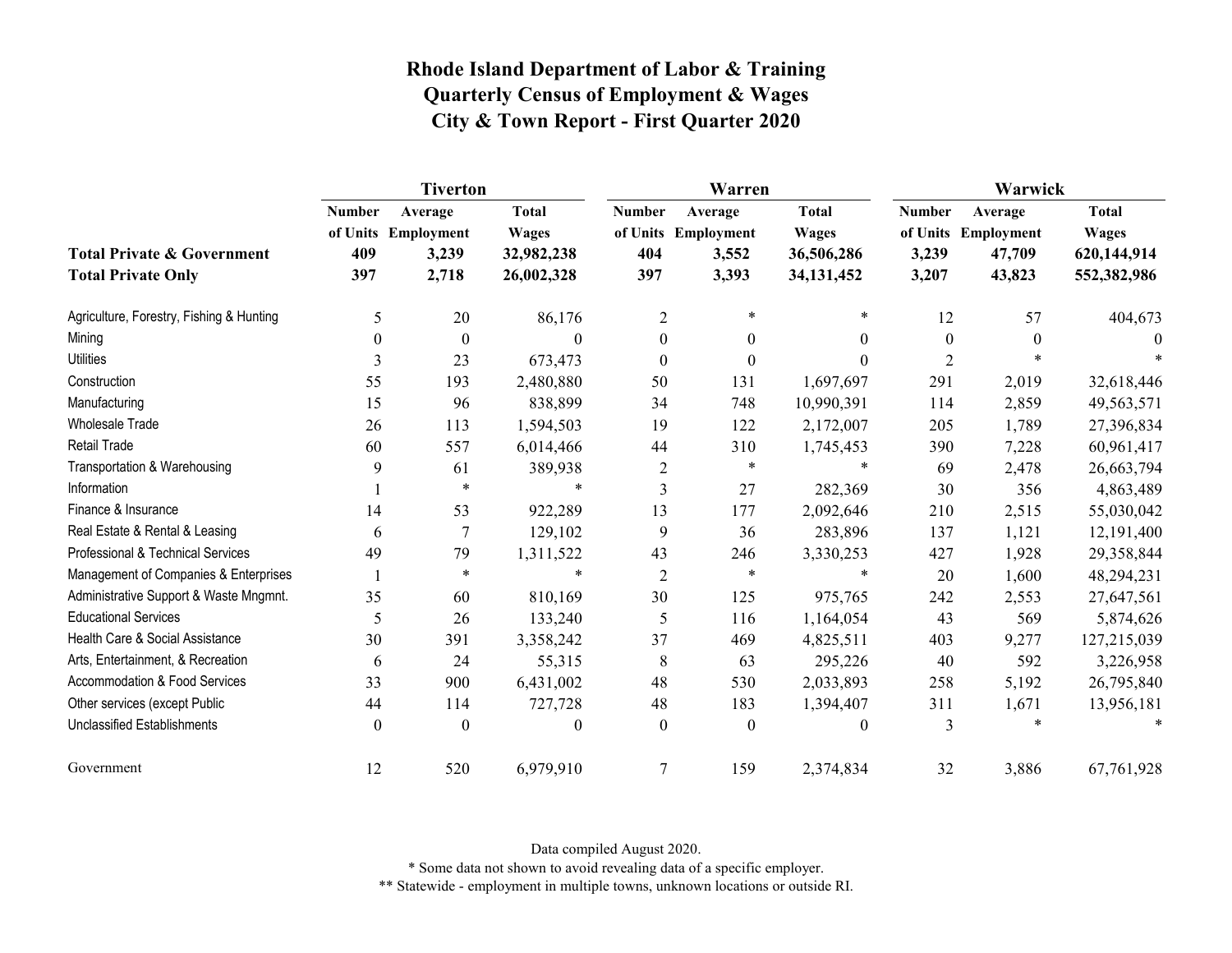|                                                                    | Westerly                    |                                                  |                                                          | <b>West Greenwich</b>       |                                                  |                                                          | <b>West Warwick</b>         |                                                  |                                                           |
|--------------------------------------------------------------------|-----------------------------|--------------------------------------------------|----------------------------------------------------------|-----------------------------|--------------------------------------------------|----------------------------------------------------------|-----------------------------|--------------------------------------------------|-----------------------------------------------------------|
| <b>Total Private &amp; Government</b><br><b>Total Private Only</b> | <b>Number</b><br>913<br>895 | Average<br>of Units Employment<br>8,938<br>7,914 | <b>Total</b><br><b>Wages</b><br>96,810,437<br>84,325,444 | <b>Number</b><br>242<br>232 | Average<br>of Units Employment<br>3,281<br>2,898 | <b>Total</b><br><b>Wages</b><br>74,926,731<br>70,010,836 | <b>Number</b><br>603<br>588 | Average<br>of Units Employment<br>7,850<br>6,815 | <b>Total</b><br><b>Wages</b><br>108,071,852<br>92,180,257 |
| Agriculture, Forestry, Fishing & Hunting                           | $\overline{2}$              | $\ast$                                           | $\ast$                                                   |                             | $\ast$                                           | $\ast$                                                   | 2                           | $\ast$                                           |                                                           |
| Mining                                                             |                             | $\ast$                                           | $\ast$                                                   |                             | $\ast$                                           |                                                          | $\Omega$                    | $\mathbf{0}$                                     | $\theta$                                                  |
| <b>Utilities</b>                                                   |                             | $\ast$                                           | $\ast$                                                   | $\boldsymbol{0}$            | $\boldsymbol{0}$                                 | $\theta$                                                 |                             | $\star$                                          |                                                           |
| Construction                                                       | 92                          | 364                                              | 4,911,310                                                | 42                          | 173                                              | 3,440,485                                                | 71                          | 399                                              | 4,900,176                                                 |
| Manufacturing                                                      | 27                          | 613                                              | 8,549,253                                                | 11                          | 974                                              | 37,343,019                                               | 25                          | 1,327                                            | 18,236,658                                                |
| <b>Wholesale Trade</b>                                             | 37                          | 98                                               | 1,632,236                                                | 12                          | 235                                              | 5,205,474                                                | 25                          | 336                                              | 7,201,348                                                 |
| <b>Retail Trade</b>                                                | 140                         | 1,888                                            | 14,578,644                                               | 12                          | 90                                               | 686,132                                                  | 83                          | 967                                              | 10,885,980                                                |
| Transportation & Warehousing                                       | 13                          | 51                                               | 569,240                                                  | 7                           | 209                                              | 2,386,231                                                | 12                          | 357                                              | 4,438,965                                                 |
| Information                                                        | 11                          | 90                                               | 1,274,821                                                | 4                           | 13                                               | 328,742                                                  | 14                          | 684                                              | 17,633,745                                                |
| Finance & Insurance                                                | 34                          | 216                                              | 3,866,737                                                | 10                          | 14                                               | 300,985                                                  | 18                          | 76                                               | 1,555,843                                                 |
| Real Estate & Rental & Leasing                                     | 21                          | 64                                               | 643,727                                                  | 9                           | 132                                              | 3,268,330                                                | 22                          | 57                                               | 543,718                                                   |
| Professional & Technical Services                                  | 86                          | 292                                              | 4,253,105                                                | 42                          | 454                                              | 12,592,061                                               | 59                          | 207                                              | 3,412,448                                                 |
| Management of Companies & Enterprises                              | 5                           | 263                                              | 8,439,597                                                | $\overline{2}$              | $\ast$                                           |                                                          | $\overline{2}$              | $\ast$                                           |                                                           |
| Administrative Support & Waste Mngmnt.                             | 57                          | 154                                              | 1,049,504                                                | 26                          | 137                                              | 1,266,310                                                | 41                          | 234                                              | 1,715,160                                                 |
| <b>Educational Services</b>                                        | 8                           | 47                                               | 580,347                                                  |                             | $\ast$                                           | $\ast$                                                   | 6                           | $\ast$                                           |                                                           |
| Health Care & Social Assistance                                    | 108                         | 1,833                                            | 21,408,963                                               | 21                          | 97                                               | 812,622                                                  | 63                          | 921                                              | 9,145,789                                                 |
| Arts, Entertainment, & Recreation                                  | 40                          | 383                                              | 2,481,182                                                | 3                           | 36                                               | 187,092                                                  | $\overline{7}$              | 15                                               | 98,965                                                    |
| <b>Accommodation &amp; Food Services</b>                           | 122                         | 1,216                                            | 7,473,055                                                | 18                          | 257                                              | 1,437,031                                                | 63                          | 700                                              | 3,175,030                                                 |
| Other services (except Public                                      | 90                          | 321                                              | 2,165,933                                                | 9                           | 21                                               | 148,095                                                  | 74                          | 331                                              | 2,623,644                                                 |
| <b>Unclassified Establishments</b>                                 | $\boldsymbol{0}$            | $\theta$                                         | $\theta$                                                 |                             | $\ast$                                           |                                                          | $\theta$                    | $\boldsymbol{0}$                                 | $\Omega$                                                  |
| Government                                                         | 18                          | 1,024                                            | 12,484,993                                               | 10                          | 383                                              | 4,915,895                                                | 15                          | 1,035                                            | 15,891,595                                                |

Data compiled August 2020.

\* Some data not shown to avoid revealing data of a specific employer.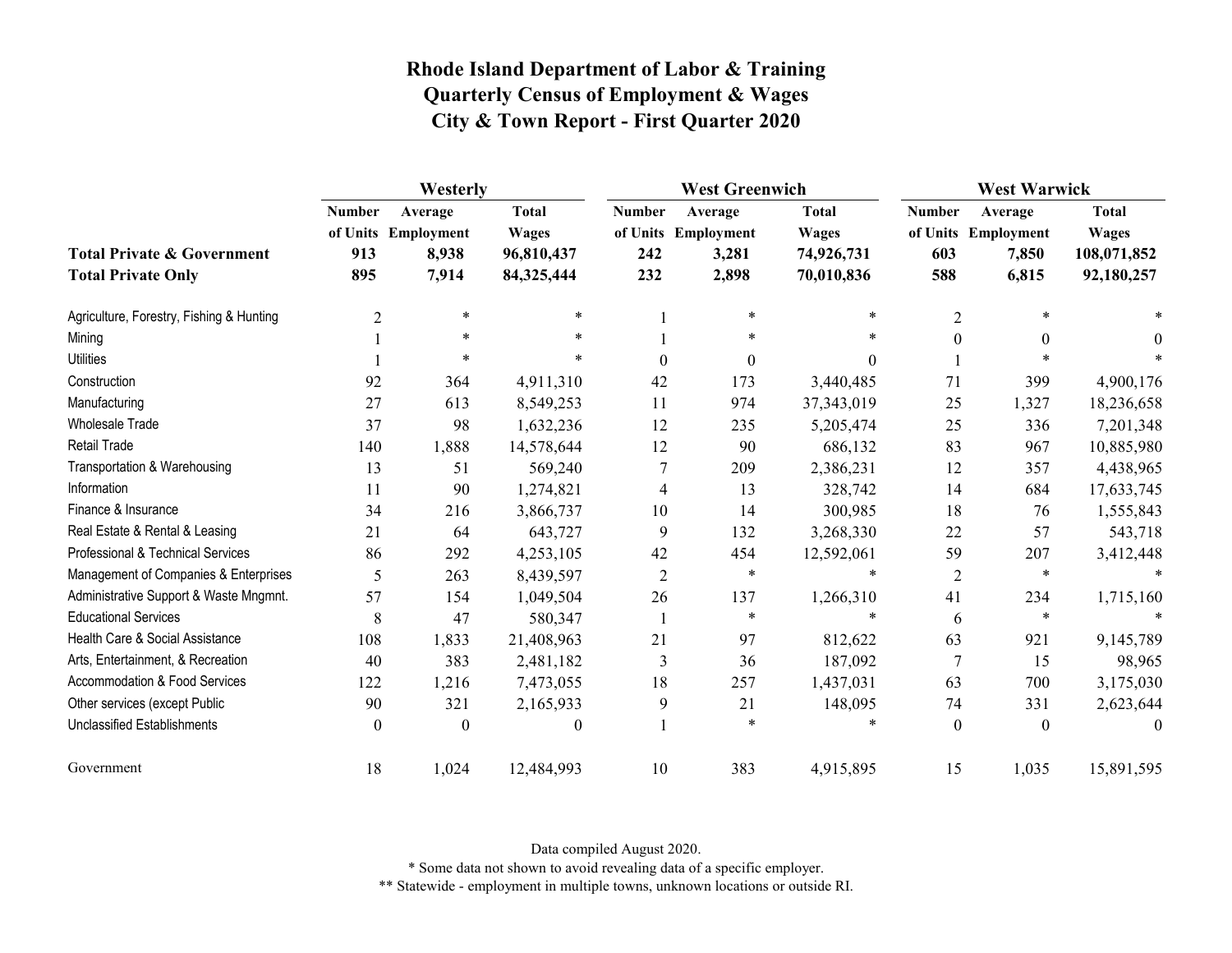|                                          |                  | Woonsocket                     |                              | Statewide **                       |                       |                                             |  |
|------------------------------------------|------------------|--------------------------------|------------------------------|------------------------------------|-----------------------|---------------------------------------------|--|
|                                          | <b>Number</b>    | Average<br>of Units Employment | <b>Total</b><br><b>Wages</b> | <b>Number</b><br>of Units<br>4,955 | Average<br>Employment | <b>Total</b><br><b>Wages</b><br>257,392,779 |  |
| <b>Total Private &amp; Government</b>    | 917              | 13,669<br>12,055               | 293,442,126                  |                                    | 10,594                |                                             |  |
| <b>Total Private Only</b>                | 900              |                                | 271,139,775                  | 4,928                              | 10,448                | 253,490,400                                 |  |
| Agriculture, Forestry, Fishing & Hunting | 0                | $\boldsymbol{0}$               | 0                            | 3                                  | $\ast$                | *                                           |  |
| Mining                                   | $\boldsymbol{0}$ | $\boldsymbol{0}$               | $\boldsymbol{0}$             | $\boldsymbol{0}$                   | $\mathbf{0}$          | $\theta$                                    |  |
| <b>Utilities</b>                         | $\overline{2}$   | $\ast$                         | $\ast$                       | 10                                 | 7                     | 270,153                                     |  |
| Construction                             | 68               | 247                            | 2,497,152                    | 259                                | 790                   | 13,723,247                                  |  |
| Manufacturing                            | 54               | 923                            | 12,209,350                   | 28                                 | 28                    | 785,521                                     |  |
| <b>Wholesale Trade</b>                   | 40               | 317                            | 5,536,303                    | 1,277                              | 2,170                 | 77,783,302                                  |  |
| <b>Retail Trade</b>                      | 111              | 1,208                          | 23,746,959                   | 145                                | 248                   | 5,114,229                                   |  |
| Transportation & Warehousing             | 21               | 542                            | 6,261,968                    | 69                                 | 360                   | 4,327,057                                   |  |
| Information                              | 9                | 30                             | 219,328                      | 220                                | 553                   | 16,291,570                                  |  |
| Finance & Insurance                      | 26               | 112                            | 1,619,218                    | 230                                | 664                   | 23,474,908                                  |  |
| Real Estate & Rental & Leasing           | 35               | 114                            | 1,329,879                    | 65                                 | 140                   | 1,691,190                                   |  |
| Professional & Technical Services        | 153              | 480                            | 11,013,550                   | 1,336                              | $\ast$                |                                             |  |
| Management of Companies & Enterprises    | 13               | 2,571                          | 154,623,343                  | 60                                 | 225                   | 5,166,943                                   |  |
| Administrative Support & Waste Mngmnt.   | 56               | 336                            | 4,619,971                    | 587                                | 1,963                 | 26,624,060                                  |  |
| <b>Educational Services</b>              | 12               | 394                            | 3,865,692                    | 141                                | 198                   | 2,875,623                                   |  |
| Health Care & Social Assistance          | 124              | 3,416                          | 36,526,117                   | 132                                | 249                   | 4,587,609                                   |  |
| Arts, Entertainment, & Recreation        | 7                | 107                            | 617,559                      | 48                                 | 49                    | 1,076,075                                   |  |
| Accommodation & Food Services            | 85               | 900                            | 4,054,782                    | 53                                 | 144                   | 1,452,689                                   |  |
| Other services (except Public            | 83               | 341                            | 2,157,695                    | 182                                | 236                   | 4,087,412                                   |  |
| <b>Unclassified Establishments</b>       | 1                | $\ast$                         | $\ast$                       | 83                                 | 80                    | 1,282,825                                   |  |
| Government                               | 17               | 1,614                          | 22,302,351                   | 27                                 | 145                   | 3,902,379                                   |  |

Data compiled August 2020.

\* Some data not shown to avoid revealing data of a specific employer.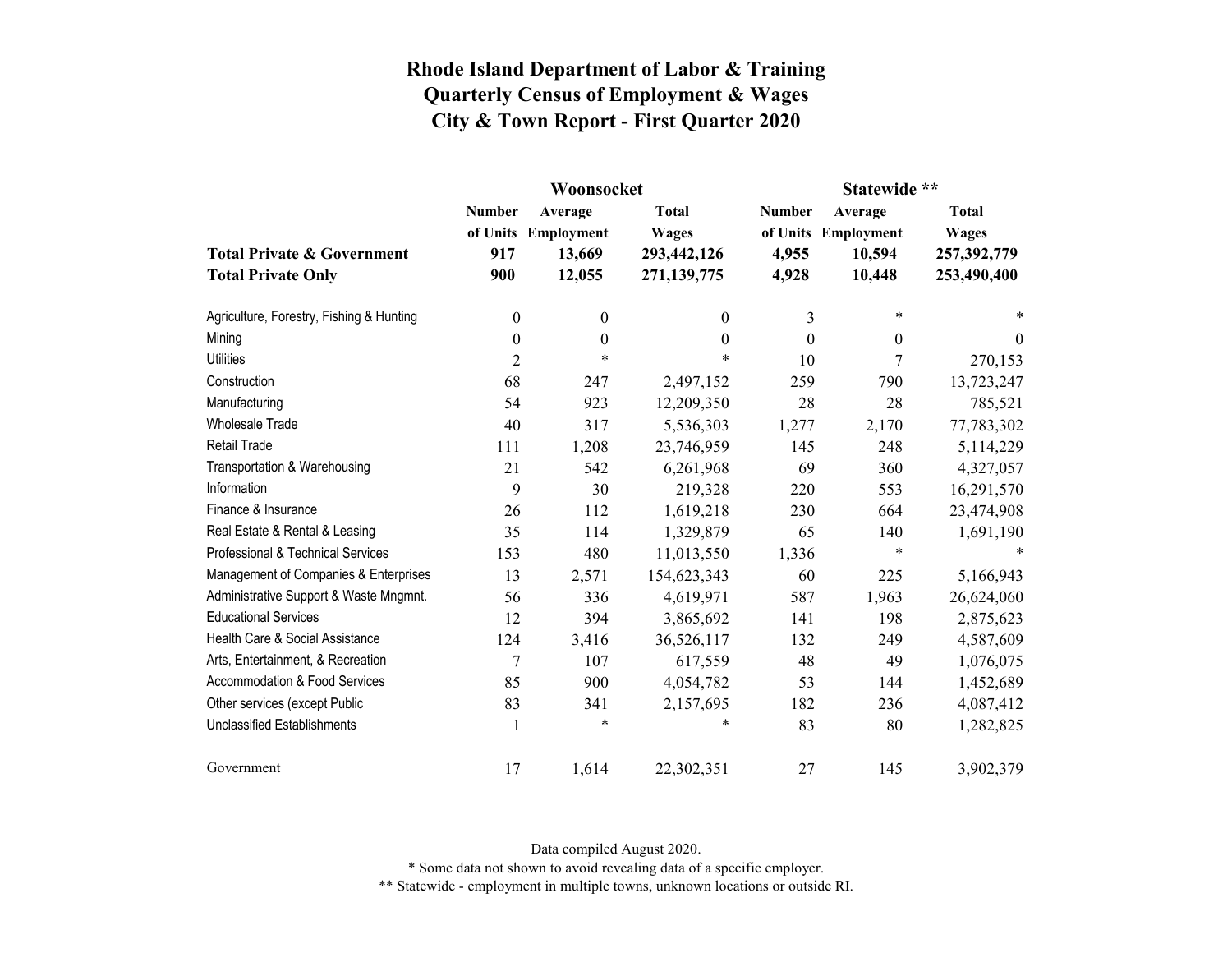|                                          | <b>Bristol County</b> |                                |                              | <b>Kent County</b> |                                |                              | <b>Newport County</b> |                                |                              |
|------------------------------------------|-----------------------|--------------------------------|------------------------------|--------------------|--------------------------------|------------------------------|-----------------------|--------------------------------|------------------------------|
|                                          | <b>Number</b>         | Average<br>of Units Employment | <b>Total</b><br><b>Wages</b> | <b>Number</b>      | Average<br>of Units Employment | <b>Total</b><br><b>Wages</b> | <b>Number</b>         | Average<br>of Units Employment | <b>Total</b><br><b>Wages</b> |
| <b>Total Private &amp; Government</b>    | 1,606                 | 13,546                         | 152,747,906                  | 5,686              | 74,515                         | 981,227,481                  | 3,448                 | 38,851                         | 555,284,720                  |
| <b>Total Private Only</b>                | 1,571                 | 11,476                         | 122,913,078                  | 5,599              | 67,287                         | 866,461,302                  | 3,350                 | 30,466                         | 393,697,441                  |
| Agriculture, Forestry, Fishing & Hunting | 5                     | 14                             | 61,239                       | 21                 | 74                             | 527,664                      | 40                    | 135                            | 1,533,074                    |
| Mining                                   | 0                     | $\theta$                       | $\bf{0}$                     |                    | $\ast$                         |                              | $\overline{c}$        | $\ast$                         |                              |
| <b>Utilities</b>                         |                       | $\ast$                         | $\ast$                       | 5                  | $\ast$                         | $\ast$                       | 6                     | 45                             | 1,201,559                    |
| Construction                             | 184                   | 578                            | 7,554,622                    | 576                | 3,227                          | 48,792,634                   | 341                   | 1,567                          | 20,870,014                   |
| Manufacturing                            | 94                    | 1,642                          | 23,998,646                   | 209                | 5,886                          | 118,064,106                  | 90                    | 2,188                          | 64,580,554                   |
| <b>Wholesale Trade</b>                   | 104                   | 335                            | 7,504,549                    | 333                | 2,848                          | 51,369,995                   | 163                   | 556                            | 10,061,524                   |
| <b>Retail Trade</b>                      | 135                   | 1,201                          | 8,329,696                    | 639                | 10,834                         | 93,876,334                   | 403                   | 3,894                          | 33,431,343                   |
| Transportation & Warehousing             | 8                     | 106                            | 809,405                      | 106                | 3,307                          | 35,194,078                   | 69                    | 549                            | 8,759,366                    |
| Information                              | 30                    | 76                             | 1,397,490                    | 68                 | 1,157                          | 25,662,105                   | 54                    | 297                            | 6,384,765                    |
| Finance & Insurance                      | 67                    | 402                            | 6,489,982                    | 319                | 2,929                          | 63,565,049                   | 138                   | 1,046                          | 27,351,473                   |
| Real Estate & Rental & Leasing           | 43                    | 122                            | 1,377,559                    | 213                | 1,391                          | 16,756,775                   | 114                   | 499                            | 6,558,492                    |
| Professional & Technical Services        | 207                   | 501                            | 9,736,281                    | 759                | 3,557                          | 63,870,433                   | 502                   | 3,558                          | 67,167,456                   |
| Management of Companies & Enterprises    | 9                     | 69                             | 850,475                      | 36                 | 2,163                          | 63,773,312                   | 20                    | 502                            | 15,274,253                   |
| Administrative Support & Waste Mngmnt.   | 108                   | 372                            | 3,608,438                    | 425                | 3,583                          | 36,454,365                   | 270                   | 978                            | 9,297,725                    |
| <b>Educational Services</b>              | 37                    | 1,660                          | 20,812,954                   | 76                 | 1,396                          | 14,764,571                   | 58                    | 1,247                          | 14,730,443                   |
| Health Care & Social Assistance          | 174                   | 1,793                          | 15,833,259                   | 707                | 13,216                         | 166,315,940                  | 251                   | 4,457                          | 44,121,156                   |
| Arts, Entertainment, & Recreation        | 40                    | 355                            | 2,948,533                    | 67                 | 735                            | 3,979,772                    | 100                   | 1,001                          | 9,173,361                    |
| Accommodation & Food Services            | 134                   | 1,501                          | 6,669,394                    | 477                | 8,331                          | 42,084,302                   | 369                   | 6,376                          | 39,754,585                   |
| Other services (except Public            | 190                   | 749                            | 4,927,896                    | 556                | 2,615                          | 20,852,754                   | 359                   | 1,567                          | 13,389,642                   |
| <b>Unclassified Establishments</b>       |                       | $\ast$                         | $\ast$                       | 6                  | $\ast$                         |                              |                       | $\ast$                         |                              |
| Government                               | 35                    | 2,070                          | 29,834,828                   | 87                 | 7,228                          | 114,766,179                  | 98                    | 8,385                          | 161,587,279                  |

Data compiled August 2020.

\* Some data not shown to avoid revealing data of a specific employer.